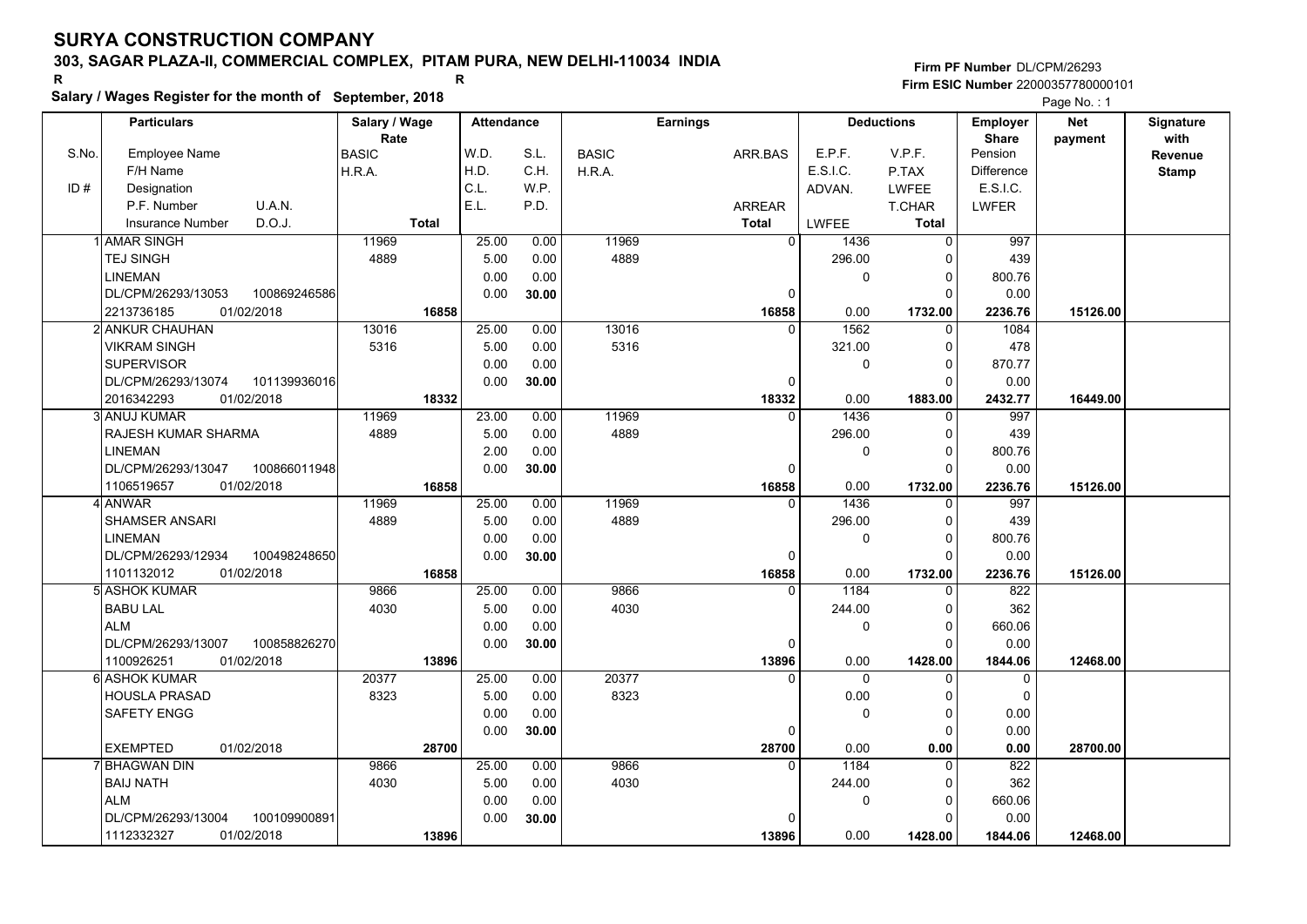# **Salary / Wages Register for the month of September, 2018 <sup>R</sup> <sup>R</sup>**

**Firm PF Number**DL/CPM/26293**Firm ESIC Number** 22000357780000101

Page No. : 2

|       | <b>Particulars</b>                 | Salary / Wage   | <b>Attendance</b> |       |              | <b>Earnings</b> |                          | <b>Deductions</b> | <b>Employer</b>         | Net      | Signature    |
|-------|------------------------------------|-----------------|-------------------|-------|--------------|-----------------|--------------------------|-------------------|-------------------------|----------|--------------|
| S.No. | Employee Name                      | Rate            | W.D.              | S.L.  |              |                 | E.P.F.                   | V.P.F.            | <b>Share</b><br>Pension | payment  | with         |
|       | F/H Name                           | BASIC<br>H.R.A. | H.D.              | C.H.  | <b>BASIC</b> | ARR.BAS         | E.S.I.C.                 | P.TAX             | Difference              |          | Revenue      |
| ID#   | Designation                        |                 | C.L.              | W.P.  | H.R.A.       |                 |                          | <b>LWFEE</b>      | E.S.I.C.                |          | <b>Stamp</b> |
|       | U.A.N.<br>P.F. Number              |                 | E.L.              | P.D.  |              |                 | ADVAN.                   |                   |                         |          |              |
|       | D.O.J.                             |                 |                   |       |              | <b>ARREAR</b>   |                          | T.CHAR            | <b>LWFER</b>            |          |              |
|       | Insurance Number                   | <b>Total</b>    |                   |       |              | <b>Total</b>    | LWFEE                    | <b>Total</b>      |                         |          |              |
|       | <b>8 BHAVISHAN MANDAL</b>          | 9866            | 20.00             | 0.00  | 9866         |                 | $\Omega$<br>1184         | $\mathbf 0$       | 822                     |          |              |
|       | SATYANARAYAN MANDAL                | 4030            | 4.00              | 0.00  | 4030         |                 | 244.00                   | 0                 | 362                     |          |              |
|       | <b>ALM</b>                         |                 | 6.00              | 0.00  |              |                 | 0                        | $\Omega$          | 660.06                  |          |              |
|       | DL/CPM/26293/12987<br>101139935998 |                 | 0.00              | 30.00 |              |                 | 0                        | $\Omega$          | 0.00                    |          |              |
|       | 01/02/2018<br>1115091867           | 13896           |                   |       |              | 13896           | 0.00                     | 1428.00           | 1844.06                 | 12468.00 |              |
|       | 9 BIR SINGH                        | 9866            | 22.00             | 0.00  | 9866         |                 | 1184<br>$\Omega$         | $\Omega$          | 822                     |          |              |
|       | RATAN BHARDWAJ                     | 4030            | 5.00              | 0.00  | 4030         |                 | 244.00                   | $\Omega$          | 362                     |          |              |
|       | ALM                                |                 | 3.00              | 0.00  |              |                 | 0                        | $\Omega$          | 660.06                  |          |              |
|       | DL/CPM/26293/13258<br>101204158640 |                 | 0.00              | 30.00 |              |                 | $\Omega$                 | $\Omega$          | 0.00                    |          |              |
|       | 2214406255<br>24/05/2018           | 13896           |                   |       |              | 13896           | 0.00                     | 1428.00           | 1844.06                 | 12468.00 |              |
|       | 10 BUDDHAN JHA                     | 9866            | 25.00             | 0.00  | 9866         |                 | 1184<br>U                | $\Omega$          | 822                     |          |              |
|       | DAMODER JHA                        | 4030            | 5.00              | 0.00  | 4030         |                 | 244.00                   | 0                 | 362                     |          |              |
|       | <b>ALM</b>                         |                 | 0.00              | 0.00  |              |                 | 0                        | $\Omega$          | 660.06                  |          |              |
|       | DL/CPM/26293/13072<br>100628229739 |                 | 0.00              | 30.00 |              |                 | 0                        | $\Omega$          | 0.00                    |          |              |
|       | 2205484990<br>01/02/2018           | 13896           |                   |       |              | 13896           | 0.00                     | 1428.00           | 1844.06                 | 12468.00 |              |
|       | 11 CHANDAN SINGH                   | 9866            | 0.00              | 0.00  | 0            |                 | $\Omega$<br>$\mathbf{0}$ | $\mathbf 0$       | $\mathbf 0$             |          |              |
|       | <b>SHARWAN</b>                     | 4030            | 0.00              | 0.00  | $\pmb{0}$    |                 | 0.00                     | 0                 | $\mathbf 0$             |          |              |
|       | ALM                                |                 | 0.00              | 30.00 |              |                 | 0                        | $\Omega$          | 0.00                    |          |              |
|       | DL/CPM/26293/13060<br>100498122316 |                 | 0.00              | 0.00  |              |                 | 0                        | $\Omega$          | 0.00                    |          |              |
|       | 2213911983<br>01/02/2018           | 13896           |                   |       |              |                 | 0.00<br>$\mathbf{0}$     | 0.00              | 0.00                    | 0.00     |              |
|       | 12 CHHEDA LAL SHARMA               | 11969           | 25.00             | 0.00  | 11969        |                 | 1436<br>$\Omega$         | $\Omega$          | 997                     |          |              |
|       | NAWAB SHARMA                       | 4889            | 5.00              | 0.00  | 4889         |                 | 296.00                   | $\Omega$          | 439                     |          |              |
|       | <b>WELDER</b>                      |                 | 0.00              | 0.00  |              |                 | 0                        | $\Omega$          | 800.76                  |          |              |
|       | DL/CPM/26293/13046<br>100864818987 |                 | 0.00              | 30.00 |              |                 | $\Omega$                 | $\Omega$          | 0.00                    |          |              |
|       | 1106519650<br>01/02/2018           | 16858           |                   |       |              | 16858           | 0.00                     | 1732.00           | 2236.76                 | 15126.00 |              |
|       | 13 DEVENDER                        | 9866            | 25.00             | 0.00  | 9866         |                 | 1184<br><sup>0</sup>     | 0                 | 822                     |          |              |
|       | <b>RATAN SINGH</b>                 | 4030            | 5.00              | 0.00  | 4030         |                 | 244.00                   | $\Omega$          | 362                     |          |              |
|       | ALM                                |                 | 0.00              | 0.00  |              |                 | 0                        | $\Omega$          | 660.06                  |          |              |
|       | 100133959049<br>DL/CPM/26293/13006 |                 | 0.00              | 30.00 |              |                 | 0                        | $\Omega$          | 0.00                    |          |              |
|       | 01/02/2018<br>1111885580           | 13896           |                   |       |              | 13896           | 0.00                     | 1428.00           | 1844.06                 | 12468.00 |              |
|       | 14 DINESH                          | 11969           | 25.00             | 0.00  | 11969        |                 | 1436<br>$\Omega$         | $\Omega$          | 997                     |          |              |
|       | <b>TIKA RAM</b>                    | 4889            | 5.00              | 0.00  | 4889         |                 | 296.00                   | $\Omega$          | 439                     |          |              |
|       | <b>LINEMAN</b>                     |                 | 0.00              | 0.00  |              |                 | 0                        | $\Omega$          | 800.76                  |          |              |
|       | DL/CPM/26293/13299<br>100997022637 |                 | 0.00              | 30.00 |              |                 |                          | $\Omega$          | 0.00                    |          |              |
|       | 01/08/2018<br>1114851108           | 16858           |                   |       |              | 16858           | 0.00                     | 1732.00           | 2236.76                 | 15126.00 |              |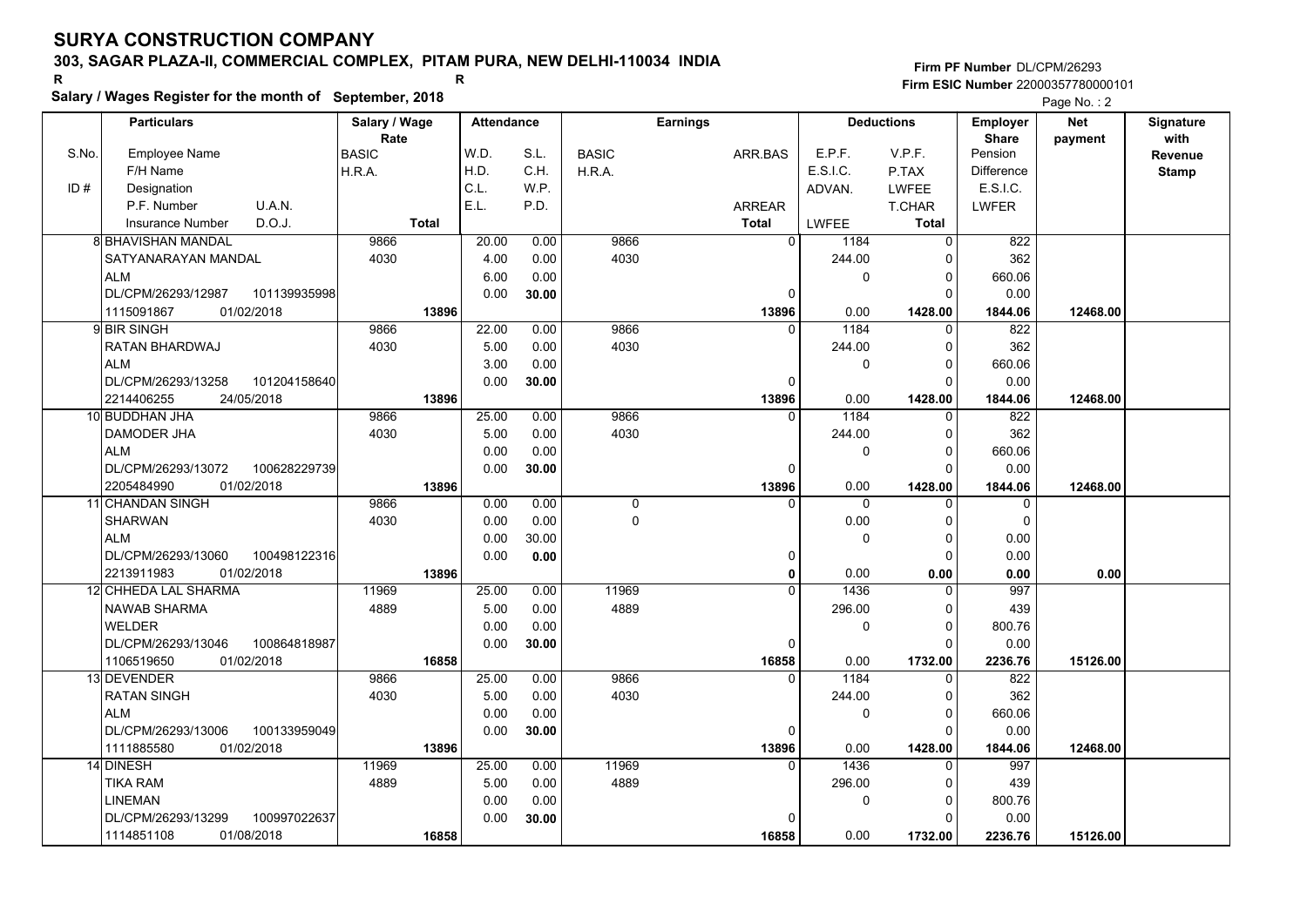# **Salary / Wages Register for the month of September, 2018 <sup>R</sup> <sup>R</sup>**

|       | Salary / wages Register for the month of September, 2018 |               |                   |       |              |                 |                        |                   |                   | Page No.: 3 |              |
|-------|----------------------------------------------------------|---------------|-------------------|-------|--------------|-----------------|------------------------|-------------------|-------------------|-------------|--------------|
|       | <b>Particulars</b>                                       | Salary / Wage | <b>Attendance</b> |       |              | <b>Earnings</b> |                        | <b>Deductions</b> | <b>Employer</b>   | <b>Net</b>  | Signature    |
|       |                                                          | Rate          |                   |       |              |                 |                        |                   | Share             | payment     | with         |
| S.No. | <b>Employee Name</b>                                     | <b>BASIC</b>  | W.D.              | S.L.  | <b>BASIC</b> | ARR.BAS         | E.P.F.                 | V.P.F.            | Pension           |             | Revenue      |
|       | F/H Name                                                 | H.R.A.        | H.D.              | C.H.  | H.R.A.       |                 | E.S.I.C.               | P.TAX             | <b>Difference</b> |             | <b>Stamp</b> |
| ID#   | Designation                                              |               | C.L.              | W.P.  |              |                 | ADVAN.                 | <b>LWFEE</b>      | E.S.I.C.          |             |              |
|       | U.A.N.<br>P.F. Number                                    |               | E.L.              | P.D.  |              | <b>ARREAR</b>   |                        | T.CHAR            | <b>LWFER</b>      |             |              |
|       | D.O.J.<br><b>Insurance Number</b>                        | <b>Total</b>  |                   |       |              | <b>Total</b>    | <b>LWFEE</b>           | <b>Total</b>      |                   |             |              |
|       | <b>15 DINESH KUMAR</b>                                   | 11969         | 25.00             | 0.00  | 11969        |                 | $\overline{0}$<br>1436 | $\Omega$          | 997               |             |              |
|       | <b>DHANDHU</b>                                           | 4889          | 5.00              | 0.00  | 4889         |                 | 296.00                 | C                 | 439               |             |              |
|       | <b>LINEMAN</b>                                           |               | 0.00              | 0.00  |              |                 | 0                      | $\mathbf 0$       | 800.76            |             |              |
|       | DL/CPM/26293/12990<br>100860237206                       |               | 0.00              | 30.00 |              |                 | $\mathbf 0$            | $\Omega$          | 0.00              |             |              |
|       | 1113031003<br>01/02/2018                                 | 16858         |                   |       |              | 16858           | 0.00                   | 1732.00           | 2236.76           | 15126.00    |              |
|       | 16 DINESH KUMAR PAL                                      | 11969         | 24.00             | 0.00  | 11969        |                 | 1436<br>$\Omega$       | O                 | 997               |             |              |
|       | <b>MOTI LAL</b>                                          | 4889          | 5.00              | 0.00  | 4889         |                 | 296.00                 | 0                 | 439               |             |              |
|       | <b>LINEMAN</b>                                           |               | 1.00              | 0.00  |              |                 | 0                      | 0                 | 800.76            |             |              |
|       | DL/CPM/26293/12935<br>100497464721                       |               | 0.00              | 30.00 |              |                 | 0                      | C                 | 0.00              |             |              |
|       | 2213605645<br>01/02/2018                                 | 16858         |                   |       |              | 16858           | 0.00                   | 1732.00           | 2236.76           | 15126.00    |              |
|       | 17 DURGESH                                               | 11969         | 25.00             | 0.00  | 11969        |                 | 1436<br>$\Omega$       | $\Omega$          | 997               |             |              |
|       | <b>BAL GOVIND</b>                                        | 4889          | 5.00              | 0.00  | 4889         |                 | 296.00                 | $\Omega$          | 439               |             |              |
|       | <b>LINEMAN</b>                                           |               | 0.00              | 0.00  |              |                 | 0                      | $\Omega$          | 800.76            |             |              |
|       | DL/CPM/26293/13000<br>100858936748                       |               | 0.00              | 30.00 |              |                 | $\Omega$               | $\Omega$          | 0.00              |             |              |
|       | 2213605634<br>01/02/2018                                 | 16858         |                   |       |              | 16858           | 0.00                   | 1732.00           | 2236.76           | 15126.00    |              |
|       | <b>18 HARENDER PAL</b>                                   | 11969         | 23.00             | 0.00  | 11969        |                 | 1436<br>$\Omega$       | O                 | 997               |             |              |
|       | <b>BABU LAL</b>                                          | 4889          | 5.00              | 0.00  | 4889         |                 | 296.00                 | C                 | 439               |             |              |
|       | <b>LINEMAN</b>                                           |               | 2.00              | 0.00  |              |                 | 0                      | 0                 | 800.76            |             |              |
|       | DL/CPM/26293/12938<br>100496529378                       |               | 0.00              | 30.00 |              |                 | $\Omega$               | $\Omega$          | 0.00              |             |              |
|       | 2012944132<br>01/02/2018                                 | 16858         |                   |       |              | 16858           | 0.00                   | 1732.00           | 2236.76           | 15126.00    |              |
|       | 19 HARI KISHORE DAS                                      | 9866          | 25.00             | 0.00  | 9866         |                 | 1184<br>$\Omega$       | O                 | 822               |             |              |
|       | <b>VIDHAON DAS</b>                                       | 4030          | 5.00              | 0.00  | 4030         |                 | 244.00                 | $\Omega$          | 362               |             |              |
|       | <b>ALM</b>                                               |               | 0.00              | 0.00  |              |                 | 0                      | $\Omega$          | 660.06            |             |              |
|       | DL/CPM/26293/13062<br>100869694552                       |               | 0.00              | 30.00 |              |                 | 0                      | C                 | 0.00              |             |              |
|       | 2213942211<br>01/02/2018                                 | 13896         |                   |       |              | 13896           | 0.00                   | 1428.00           | 1844.06           | 12468.00    |              |
|       | 20 HARIKESH                                              | 9866          | 25.00             | 0.00  | 9866         |                 | 1184<br>$\Omega$       | $\Omega$          | 822               |             |              |
|       | CHEDDI LAL                                               | 4030          | 5.00              | 0.00  | 4030         |                 | 244.00                 | $\Omega$          | 362               |             |              |
|       | <b>ALM</b>                                               |               | 0.00              | 0.00  |              |                 | 0                      | 0                 | 660.06            |             |              |
|       | DL/CPM/26293/13011<br>100859817947                       |               | 0.00              | 30.00 |              |                 | $\mathbf 0$            | O                 | 0.00              |             |              |
|       | 1112479358<br>01/02/2018                                 | 13896         |                   |       |              | 13896           | 0.00                   | 1428.00           | 1844.06           | 12468.00    |              |
|       | 21 ISHWAR AHIR                                           | 20000         | 25.00             | 0.00  | 20000        |                 | $\Omega$<br>$\Omega$   | O                 | $\Omega$          |             |              |
|       | VINOD KUMAR AHIR                                         | 0             | 5.00              | 0.00  | $\mathbf 0$  |                 | 350.00                 | C                 | $\mathbf 0$       |             |              |
|       | <b>SUPERVISOR</b>                                        |               | 0.00              | 0.00  |              |                 | 0                      | 0                 | 950.00            |             |              |
|       |                                                          |               | 0.00              | 30.00 |              |                 | $\Omega$               |                   | 0.00              |             |              |
|       | 1115156896<br>14/06/2018                                 | 20000         |                   |       |              | 20000           | 0.00                   | 350.00            | 950.00            | 19650.00    |              |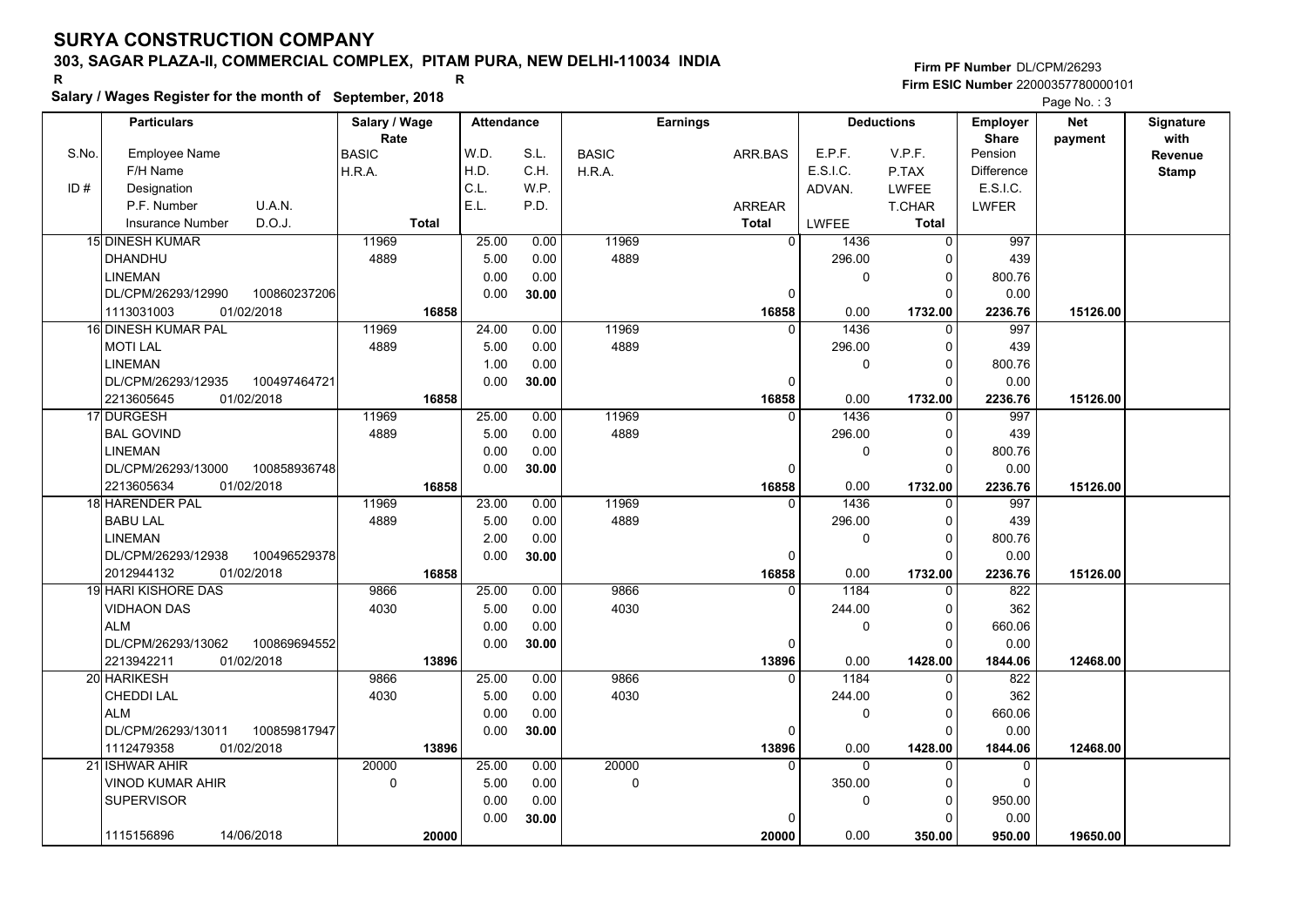**Salary / Wages Register for the month of September, 2018 <sup>R</sup> <sup>R</sup>**

|       | Salary / Wages Register for the month of September, 2018 |               |                   |       |              |                 |              |                   |                   | Page No.: 4 |                  |
|-------|----------------------------------------------------------|---------------|-------------------|-------|--------------|-----------------|--------------|-------------------|-------------------|-------------|------------------|
|       | <b>Particulars</b>                                       | Salary / Wage | <b>Attendance</b> |       |              | <b>Earnings</b> |              | <b>Deductions</b> | <b>Employer</b>   | <b>Net</b>  | <b>Signature</b> |
|       |                                                          | Rate          |                   |       |              |                 |              |                   | <b>Share</b>      | payment     | with             |
| S.No. | <b>Employee Name</b>                                     | <b>BASIC</b>  | W.D.              | S.L.  | <b>BASIC</b> | ARR.BAS         | E.P.F.       | V.P.F.            | Pension           |             | Revenue          |
|       | F/H Name                                                 | H.R.A.        | H.D.              | C.H.  | H.R.A.       |                 | E.S.I.C.     | P.TAX             | <b>Difference</b> |             | <b>Stamp</b>     |
| ID#   | Designation                                              |               | C.L.              | W.P.  |              |                 | ADVAN.       | <b>LWFEE</b>      | E.S.I.C.          |             |                  |
|       | P.F. Number<br>U.A.N.                                    |               | E.L.              | P.D.  |              | ARREAR          |              | <b>T.CHAR</b>     | <b>LWFER</b>      |             |                  |
|       | D.O.J.<br><b>Insurance Number</b>                        | <b>Total</b>  |                   |       |              | <b>Total</b>    | <b>LWFEE</b> | <b>Total</b>      |                   |             |                  |
|       | 22 JAGESHWAR                                             | 11969         | 25.00             | 0.00  | 11969        | $\mathbf 0$     | 1436         | $\overline{0}$    | 997               |             |                  |
|       | <b>RAJJAN</b>                                            | 4889          | 5.00              | 0.00  | 4889         |                 | 296.00       |                   | 439               |             |                  |
|       | <b>LINEMAN</b>                                           |               | 0.00              | 0.00  |              |                 | $\mathbf{0}$ | 0                 | 800.76            |             |                  |
|       | DL/CPM/26293/12991<br>100497761359                       |               | 0.00              | 30.00 |              | $\mathbf 0$     |              | $\Omega$          | 0.00              |             |                  |
|       | 01/02/2018<br>2213605644                                 | 16858         |                   |       |              | 16858           | 0.00         | 1732.00           | 2236.76           | 15126.00    |                  |
|       | 23 JAI KUMAR                                             | 9866          | 24.00             | 0.00  | 9866         | $\Omega$        | 1184         | $\Omega$          | 822               |             |                  |
|       | <b>SUKH BIR</b>                                          | 4030          | 5.00              | 0.00  | 4030         |                 | 244.00       | $\Omega$          | 362               |             |                  |
|       | <b>ALM</b>                                               |               | 1.00              | 0.00  |              |                 | $\mathbf{0}$ |                   | 660.06            |             |                  |
|       | DL/CPM/26293/13009<br>100868663519                       |               | 0.00              | 30.00 |              | 0               |              |                   | 0.00              |             |                  |
|       | 1111885563<br>01/02/2018                                 | 13896         |                   |       |              | 13896           | 0.00         | 1428.00           | 1844.06           | 12468.00    |                  |
|       | 24 JAWAHAR RAI                                           | 11969         | 25.00             | 0.00  | 11969        | $\mathbf{0}$    | 1436         | $\Omega$          | 997               |             |                  |
|       | TEJ NARAYAN RAI                                          | 4889          | 5.00              | 0.00  | 4889         |                 | 296.00       | $\Omega$          | 439               |             |                  |
|       | <b>LINEMAN</b>                                           |               | 0.00              | 0.00  |              |                 | 0            | $\Omega$          | 800.76            |             |                  |
|       | DL/CPM/26293/12912<br>100869244638                       |               | 0.00              | 30.00 |              | $\mathbf 0$     |              | <sup>0</sup>      | 0.00              |             |                  |
|       | 1106519673<br>01/02/2018                                 | 16858         |                   |       |              | 16858           | 0.00         | 1732.00           | 2236.76           | 15126.00    |                  |
|       | 25 JITENDER                                              | 11969         | 24.00             | 0.00  | 11969        | $\Omega$        | 1436         |                   | 997               |             |                  |
|       | <b>RAM LAL</b>                                           | 4889          | 5.00              | 0.00  | 4889         |                 | 296.00       |                   | 439               |             |                  |
|       | <b>LINEMAN</b>                                           |               | 1.00              | 0.00  |              |                 | $\mathbf{0}$ | $\Omega$          | 800.76            |             |                  |
|       | DL/CPM/26293/13300<br>101352506046                       |               | 0.00              | 30.00 |              | $\mathbf 0$     |              | $\Omega$          | 0.00              |             |                  |
|       | 01/08/2018<br>1115019184                                 | 16858         |                   |       |              | 16858           | 0.00         | 1732.00           | 2236.76           | 15126.00    |                  |
|       | 26 JITENDER PAL                                          | 11969         | 23.00             | 0.00  | 11969        | $\Omega$        | 1436         | $\Omega$          | 997               |             |                  |
|       | RAM LAKHAN PAL                                           | 4889          | 5.00              | 0.00  | 4889         |                 | 296.00       | 0                 | 439               |             |                  |
|       | <b>LINEMAN</b>                                           |               | 2.00              | 0.00  |              |                 | 0            |                   | 800.76            |             |                  |
|       | DL/CPM/26293/13013<br>100739489521                       |               | 0.00              | 30.00 |              | $\mathbf 0$     |              |                   | 0.00              |             |                  |
|       | 2213613420<br>01/02/2018                                 | 16858         |                   |       |              | 16858           | 0.00         | 1732.00           | 2236.76           | 15126.00    |                  |
|       | 27 JITENDER PATHAK                                       | 9866          | 23.00             | 0.00  | 9866         | 0               | 1184         | 0                 | 822               |             |                  |
|       | LAKHMI CHAND PATHAK                                      | 4030          | 5.00              | 0.00  | 4030         |                 | 244.00       | $\Omega$          | 362               |             |                  |
|       | <b>ALM</b>                                               |               | 2.00              | 0.00  |              |                 | $\Omega$     |                   | 660.06            |             |                  |
|       | DL/CPM/26293/13056<br>100862820012                       |               | 0.00              | 30.00 |              | $\mathbf 0$     |              |                   | 0.00              |             |                  |
|       | 1113432361<br>01/02/2018                                 | 13896         |                   |       |              | 13896           | 0.00         | 1428.00           | 1844.06           | 12468.00    |                  |
|       | 28 KADIR ANSARI                                          | 11969         | 25.00             | 0.00  | 11969        | $\Omega$        | 1436         |                   | 997               |             |                  |
|       | <b>SULMAN ANSARI</b>                                     | 4889          | 5.00              | 0.00  | 4889         |                 | 296.00       |                   | 439               |             |                  |
|       | <b>LINEMAN</b>                                           |               | 0.00              | 0.00  |              |                 | $\Omega$     | 0                 | 800.76            |             |                  |
|       | DL/CPM/26293/13068<br>100868705222                       |               | 0.00              | 30.00 |              | 0               |              |                   | 0.00              |             |                  |
|       | 2212840689<br>01/02/2018                                 | 16858         |                   |       |              | 16858           | 0.00         | 1732.00           | 2236.76           | 15126.00    |                  |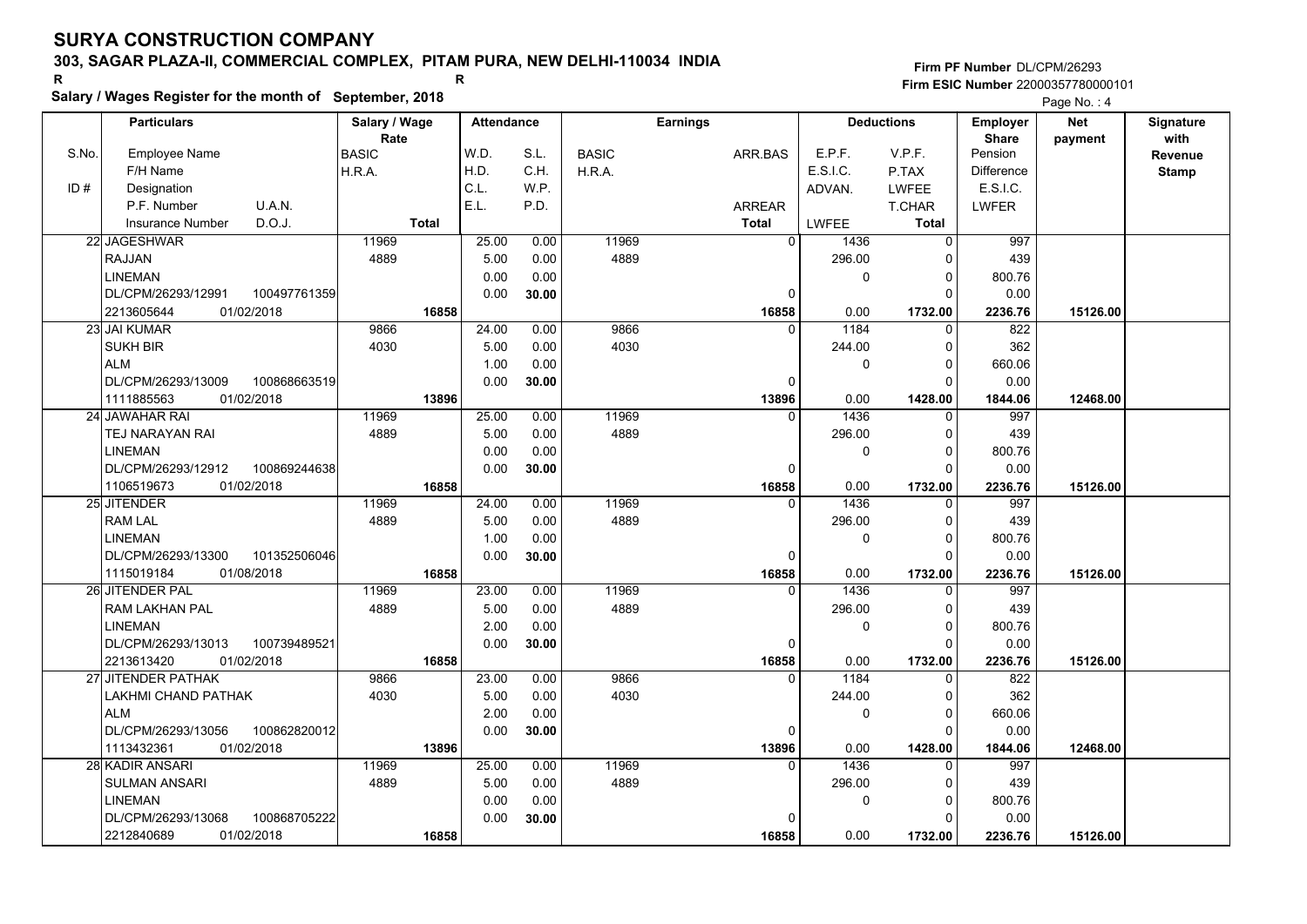# **Salary / Wages Register for the month of September, 2018 <sup>R</sup> <sup>R</sup>**

|       | Salary / wages Register for the month of September, 2018 |               |              |                   |       |              |                 |               |          |                   |                   | Page No.: 5 |              |
|-------|----------------------------------------------------------|---------------|--------------|-------------------|-------|--------------|-----------------|---------------|----------|-------------------|-------------------|-------------|--------------|
|       | <b>Particulars</b>                                       | Salary / Wage |              | <b>Attendance</b> |       |              | <b>Earnings</b> |               |          | <b>Deductions</b> | <b>Employer</b>   | <b>Net</b>  | Signature    |
|       |                                                          | Rate          |              |                   |       |              |                 |               |          |                   | <b>Share</b>      | payment     | with         |
| S.No. | <b>Employee Name</b>                                     | BASIC         |              | W.D.              | S.L.  | <b>BASIC</b> |                 | ARR.BAS       | E.P.F.   | V.P.F.            | Pension           |             | Revenue      |
|       | F/H Name                                                 | H.R.A.        |              | H.D.              | C.H.  | H.R.A.       |                 |               | E.S.I.C. | P.TAX             | <b>Difference</b> |             | <b>Stamp</b> |
| ID#   | Designation                                              |               |              | C.L.              | W.P.  |              |                 |               | ADVAN.   | <b>LWFEE</b>      | E.S.I.C.          |             |              |
|       | U.A.N.<br>P.F. Number                                    |               |              | E.L.              | P.D.  |              |                 | <b>ARREAR</b> |          | <b>T.CHAR</b>     | <b>LWFER</b>      |             |              |
|       | D.O.J.<br><b>Insurance Number</b>                        |               | <b>Total</b> |                   |       |              |                 | <b>Total</b>  | LWFEE    | <b>Total</b>      |                   |             |              |
|       | <b>29 KAILASH CHAND</b>                                  | 9866          |              | 18.00             | 0.00  | 7235         |                 | $\Omega$      | 868      | $\mathbf{0}$      | 603               |             |              |
|       | <b>BUDH PAL</b>                                          | 4030          |              | 4.00              | 0.00  | 2955         |                 |               | 179.00   | $\Omega$          | 265               |             |              |
|       | ALM                                                      |               |              | 0.00              | 8.00  |              |                 |               | 0        | $\Omega$          | 484.03            |             |              |
|       | DL/CPM/26293/13008<br>100859529615                       |               |              | 0.00              | 22.00 |              |                 | $\Omega$      |          | $\Omega$          | 0.00              |             |              |
|       | 1111885565<br>01/02/2018                                 |               | 13896        |                   |       |              |                 | 10190         | 0.00     | 1047.00           | 1352.03           | 9143.00     |              |
|       | 30 KAMLESH KUMAR                                         | 11969         |              | 22.00             | 0.00  | 11969        |                 | <sup>0</sup>  | 1436     | $\Omega$          | 997               |             |              |
|       | <b>DHUNNI</b>                                            | 4889          |              | 5.00              | 0.00  | 4889         |                 |               | 296.00   | 0                 | 439               |             |              |
|       | LINEMAN                                                  |               |              | 3.00              | 0.00  |              |                 |               | 0        | $\Omega$          | 800.76            |             |              |
|       | DL/CPM/26293/13048<br>100860314387                       |               |              | 0.00              | 30.00 |              |                 | $\Omega$      |          | $\Omega$          | 0.00              |             |              |
|       | 01/02/2018<br>1101309994                                 |               | 16858        |                   |       |              |                 | 16858         | 0.00     | 1732.00           | 2236.76           | 15126.00    |              |
|       | 31 KANCHAN SINGH                                         | 11969         |              | 17.00             | 0.00  | 10772        |                 | 0             | 1293     | 0                 | 897               |             |              |
|       | <b>BRHAM PAL</b>                                         | 4889          |              | 4.00              | 0.00  | 4400         |                 |               | 266.00   | $\Omega$          | 396               |             |              |
|       | <b>LINEMAN</b>                                           |               |              | 0.00              | 3.00  |              |                 |               | 0        | $\Omega$          | 720.67            |             |              |
|       | DL/CPM/26293/12983<br>100503123790                       |               |              | 6.00              | 27.00 |              |                 | $\Omega$      |          | $\Omega$          | 0.00              |             |              |
|       | 1013445073<br>01/02/2018                                 |               | 16858        |                   |       |              |                 | 15172         | 0.00     | 1559.00           | 2013.67           | 13613.00    |              |
|       | <b>32 KRISHAN KUMAR</b>                                  | 11969         |              | 23.00             | 0.00  | 11969        |                 | $\Omega$      | 1436     | $\Omega$          | $\overline{997}$  |             |              |
|       | <b>KHUSI RAM</b>                                         | 4889          |              | 5.00              | 0.00  | 4889         |                 |               | 296.00   | $\Omega$          | 439               |             |              |
|       | <b>LINEMAN</b>                                           |               |              | 2.00              | 0.00  |              |                 |               | 0        | 0                 | 800.76            |             |              |
|       | 100497190580<br>DL/CPM/26293/13051                       |               |              | 0.00              | 30.00 |              |                 | $\Omega$      |          | $\Omega$          | 0.00              |             |              |
|       | 2212751086<br>01/02/2018                                 |               | 16858        |                   |       |              |                 | 16858         | 0.00     | 1732.00           | 2236.76           | 15126.00    |              |
|       | 33 LAL BABU                                              | 9866          |              | 25.00             | 0.00  | 9866         |                 | 0             | 1184     | $\Omega$          | 822               |             |              |
|       | <b>RAM PARVESH</b>                                       | 4030          |              | 5.00              | 0.00  | 4030         |                 |               | 244.00   | $\Omega$          | 362               |             |              |
|       | <b>ALM</b>                                               |               |              | 0.00              | 0.00  |              |                 |               | 0        | $\Omega$          | 660.06            |             |              |
|       | DL/CPM/26293/12927<br>100497844541                       |               |              | 0.00              | 30.00 |              |                 | 0             |          | $\Omega$          | 0.00              |             |              |
|       | 1113321862<br>01/02/2018                                 |               | 13896        |                   |       |              |                 | 13896         | 0.00     | 1428.00           | 1844.06           | 12468.00    |              |
|       | 34 LAL BIHARI                                            | 11969         |              | 18.00             | 0.00  | 11969        |                 | 0             | 1436     | 0                 | 997               |             |              |
|       | DEVNATH RAJBHAR                                          | 4889          |              | 4.00              | 0.00  | 4889         |                 |               | 296.00   | $\Omega$          | 439               |             |              |
|       | LINEMAN                                                  |               |              | 8.00              | 0.00  |              |                 |               | 0        | $\Omega$          | 800.76            |             |              |
|       | DL/CPM/26293/12982<br>100739105273                       |               |              | 0.00              | 30.00 |              |                 | $\Omega$      |          | $\Omega$          | 0.00              |             |              |
|       | 1114830137<br>01/02/2018                                 |               | 16858        |                   |       |              |                 | 16858         | 0.00     | 1732.00           | 2236.76           | 15126.00    |              |
|       | 35 LALLAN RAWAT                                          | 11969         |              | 25.00             | 0.00  | 11969        |                 | $\Omega$      | 1436     | $\Omega$          | 997               |             |              |
|       | <b>SHIV PRASAD</b>                                       | 4889          |              | 5.00              | 0.00  | 4889         |                 |               | 296.00   | $\Omega$          | 439               |             |              |
|       | LINEMAN                                                  |               |              | 0.00              | 0.00  |              |                 |               | 0        | $\Omega$          | 800.76            |             |              |
|       | DL/CPM/26293/12989<br>100498282693                       |               |              | 0.00              | 30.00 |              |                 |               |          | $\Omega$          | 0.00              |             |              |
|       | 1112838400<br>01/02/2018                                 |               | 16858        |                   |       |              |                 | 16858         | 0.00     | 1732.00           | 2236.76           | 15126.00    |              |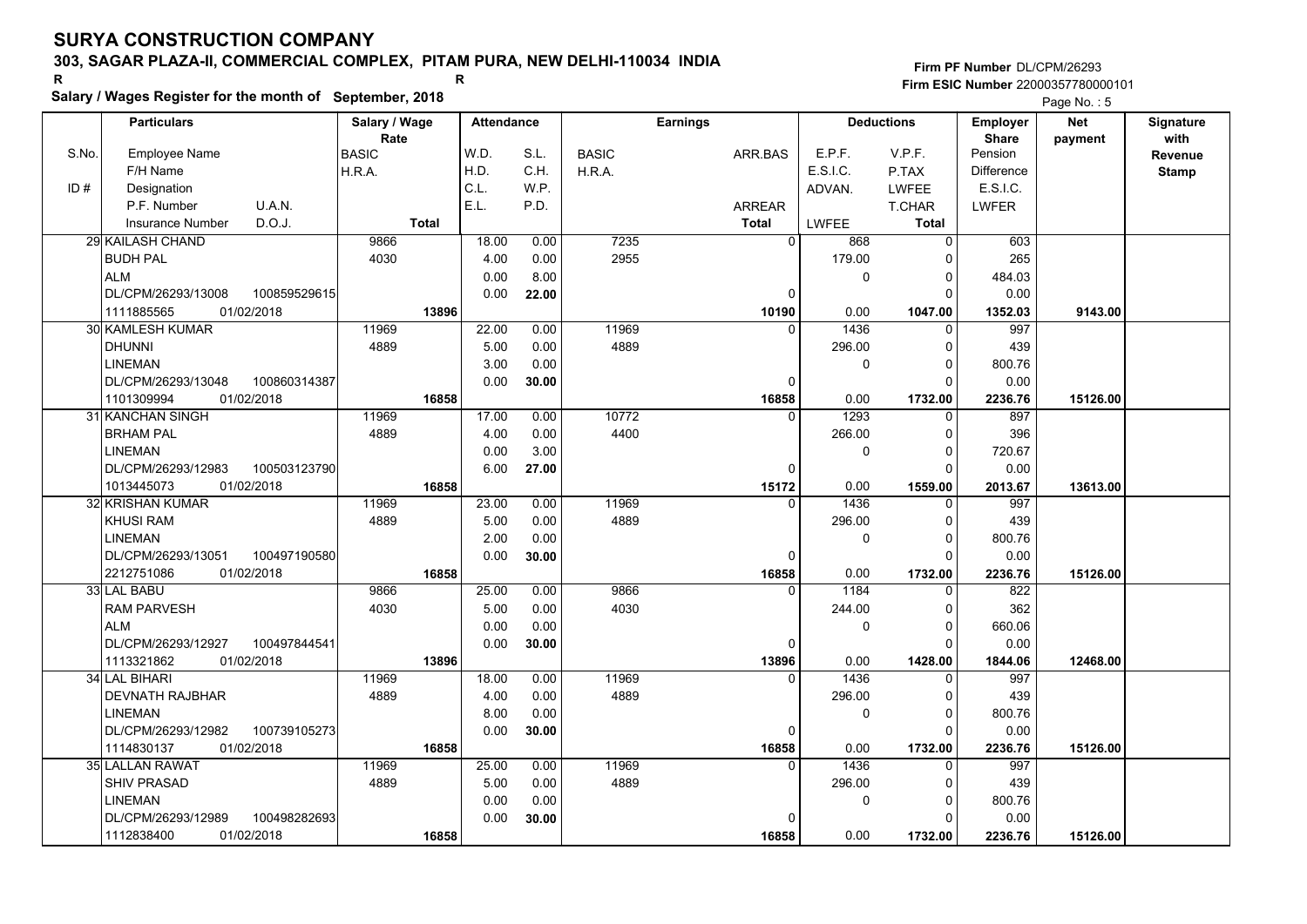**Salary / Wages Register for the month of September, 2018 <sup>R</sup> <sup>R</sup>**

|       | Salary / Wages Register for the month of September, 2018 |                      |       |                   |              |              |                 |                   |              |                      |                         | Page No.: 6 |                  |
|-------|----------------------------------------------------------|----------------------|-------|-------------------|--------------|--------------|-----------------|-------------------|--------------|----------------------|-------------------------|-------------|------------------|
|       | <b>Particulars</b>                                       | Salary / Wage        |       | <b>Attendance</b> |              |              | <b>Earnings</b> |                   |              | <b>Deductions</b>    | <b>Employer</b>         | <b>Net</b>  | <b>Signature</b> |
| S.No. | <b>Employee Name</b>                                     | Rate<br><b>BASIC</b> |       | W.D.              | S.L.         |              |                 |                   | E.P.F.       | V.P.F.               | <b>Share</b><br>Pension | payment     | with             |
|       | F/H Name                                                 |                      |       | H.D.              | C.H.         | <b>BASIC</b> | ARR.BAS         |                   | E.S.I.C.     | P.TAX                | <b>Difference</b>       |             | Revenue          |
| ID#   |                                                          | H.R.A.               |       | C.L.              | W.P.         | H.R.A.       |                 |                   |              |                      | E.S.I.C.                |             | <b>Stamp</b>     |
|       | Designation<br>P.F. Number                               |                      |       | E.L.              | P.D.         |              |                 |                   | ADVAN.       | <b>LWFEE</b>         |                         |             |                  |
|       | U.A.N.                                                   |                      | Total |                   |              |              | <b>ARREAR</b>   |                   |              | <b>T.CHAR</b>        | <b>LWFER</b>            |             |                  |
|       | D.O.J.<br><b>Insurance Number</b>                        |                      |       |                   |              |              | <b>Total</b>    |                   | <b>LWFEE</b> | <b>Total</b>         |                         |             |                  |
|       | 36 MAHESH                                                | 9866<br>4030         |       | 25.00<br>5.00     | 0.00<br>0.00 | 9866<br>4030 |                 | $\overline{0}$    | 1184         | $\Omega$             | 822<br>362              |             |                  |
|       | <b>SUKHLAL</b>                                           |                      |       |                   |              |              |                 |                   | 244.00       |                      |                         |             |                  |
|       | <b>ALM</b><br>DL/CPM/26293/12984<br>101032947986         |                      |       | 0.00              | 0.00         |              |                 | $\Omega$          | 0            | $\Omega$<br>$\Omega$ | 660.06<br>0.00          |             |                  |
|       |                                                          |                      |       | 0.00              | 30.00        |              |                 |                   |              |                      |                         |             |                  |
|       | 1111731975<br>01/02/2018                                 |                      | 13896 |                   |              |              |                 | 13896             | 0.00         | 1428.00              | 1844.06                 | 12468.00    |                  |
|       | 37 MANOJ KUMAR                                           | 9866                 |       | 25.00             | 0.00         | 9866         |                 | $\Omega$          | 1184         | $\Omega$             | 822                     |             |                  |
|       | KRISHAN KASHYAP                                          | 4030                 |       | 5.00              | 0.00         | 4030         |                 |                   | 244.00       | $\Omega$             | 362                     |             |                  |
|       | <b>ALM</b>                                               |                      |       | 0.00              | 0.00         |              |                 |                   | 0            | $\Omega$             | 660.06                  |             |                  |
|       | DL/CPM/26293/12910<br>100862555906                       |                      |       | 0.00              | 30.00        |              |                 | $\Omega$          |              | O                    | 0.00                    |             |                  |
|       | 1106519668<br>01/02/2018                                 |                      | 13896 |                   |              |              |                 | 13896             | 0.00         | 1428.00              | 1844.06                 | 12468.00    |                  |
|       | 38 MANOJ KUMAR                                           | 11969                |       | 25.00             | 0.00         | 11969        |                 | $\Omega$          | 1436         | $\mathbf{0}$         | 997                     |             |                  |
|       | PARMESHAR DEEN                                           | 4889                 |       | 5.00              | 0.00         | 4889         |                 |                   | 296.00       | $\Omega$             | 439                     |             |                  |
|       | LINEMAN                                                  |                      |       | 0.00              | 0.00         |              |                 |                   | 0            | $\Omega$             | 800.76                  |             |                  |
|       | DL/CPM/26293/12992<br>100629585149                       |                      |       | 0.00              | 30.00        |              |                 | $\Omega$          |              | n                    | 0.00                    |             |                  |
|       | 1111731965<br>01/02/2018                                 |                      | 16858 |                   |              |              |                 | 16858             | 0.00         | 1732.00              | 2236.76                 | 15126.00    |                  |
|       | 39 MINTOO MANDAL                                         | 11969                |       | 25.00             | 0.00         | 11969        |                 | $\Omega$          | 1436         |                      | 997                     |             |                  |
|       | HARI BHOL MANDAL                                         | 4889                 |       | 5.00              | 0.00         | 4889         |                 |                   | 296.00       | $\Omega$             | 439                     |             |                  |
|       | <b>FOREMAN</b>                                           |                      |       | 0.00              | 0.00         |              |                 |                   | 0            | $\Omega$             | 800.76                  |             |                  |
|       | DL/CPM/26293/13231<br>100496959275                       |                      |       | 0.00              | 30.00        |              |                 | 0                 |              | $\Omega$             | 0.00                    |             |                  |
|       | 01/02/2018<br>1101926257                                 |                      | 16858 |                   |              | 9866         |                 | 16858<br>$\Omega$ | 0.00         | 1732.00<br>$\Omega$  | 2236.76                 | 15126.00    |                  |
|       | <b>40 MOHAN LAL</b>                                      | 9866                 |       | 23.00<br>5.00     | 0.00<br>0.00 | 4030         |                 |                   | 1184         | $\Omega$             | 822<br>362              |             |                  |
|       | <b>RUP RAM</b><br><b>ALM</b>                             | 4030                 |       |                   | 0.00         |              |                 |                   | 244.00       | O                    |                         |             |                  |
|       | DL/CPM/26293/13055<br>100866918114                       |                      |       | 2.00<br>0.00      |              |              |                 | 0                 | 0            | n                    | 660.06<br>0.00          |             |                  |
|       |                                                          |                      |       |                   | 30.00        |              |                 |                   |              |                      |                         |             |                  |
|       | 1111976054<br>01/02/2018<br>41 MOHAN LAL                 | 9866                 | 13896 | 25.00             | 0.00         | 9866         |                 | 13896<br>0        | 0.00<br>1184 | 1428.00              | 1844.06<br>822          | 12468.00    |                  |
|       |                                                          |                      |       |                   |              |              |                 |                   |              | 0<br>$\Omega$        | 362                     |             |                  |
|       | <b>NANNU RAM</b><br><b>ALM</b>                           | 4030                 |       | 5.00<br>0.00      | 0.00         | 4030         |                 |                   | 244.00<br>0  | $\Omega$             |                         |             |                  |
|       |                                                          |                      |       |                   | 0.00         |              |                 | $\Omega$          |              |                      | 660.06                  |             |                  |
|       | DL/CPM/26293/12931<br>100497540708                       |                      |       | 0.00              | 30.00        |              |                 |                   |              |                      | 0.00                    |             |                  |
|       | 1111885571<br>01/02/2018                                 |                      | 13896 |                   |              | 9866         |                 | 13896<br>U        | 0.00<br>1184 | 1428.00              | 1844.06                 | 12468.00    |                  |
|       | 42 MOHAN LAL YADAV                                       | 9866                 |       | 25.00             | 0.00         |              |                 |                   |              | $\Omega$             | 822<br>362              |             |                  |
|       | <b>BOKU YADAV</b>                                        | 4030                 |       | 5.00              | 0.00         | 4030         |                 |                   | 244.00       |                      |                         |             |                  |
|       | <b>ALM</b>                                               |                      |       | 0.00              | 0.00         |              |                 |                   | 0            | $\Omega$             | 660.06                  |             |                  |
|       | 100229746647<br>DL/CPM/26293/12950                       |                      |       | 0.00              | 30.00        |              |                 |                   |              |                      | 0.00                    |             |                  |
|       | 2205495730<br>01/02/2018                                 |                      | 13896 |                   |              |              |                 | 13896             | 0.00         | 1428.00              | 1844.06                 | 12468.00    |                  |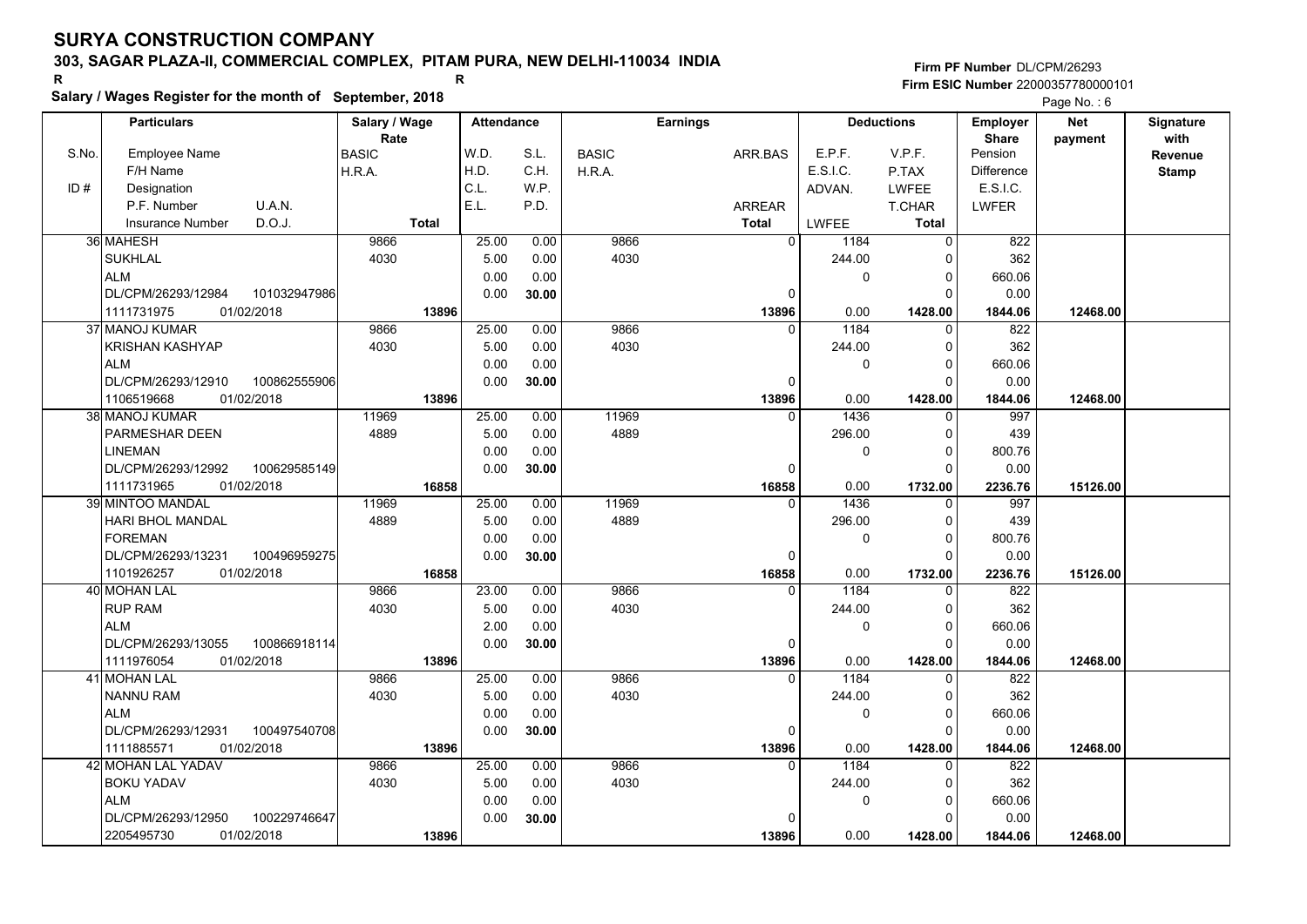# **Salary / Wages Register for the month of September, 2018 <sup>R</sup> <sup>R</sup>**

|       | Salary / wages Register for the month of September, 2018 |                     |              |                   |       |              |                 |                |          |                   |                   | Page No.: 7 |              |
|-------|----------------------------------------------------------|---------------------|--------------|-------------------|-------|--------------|-----------------|----------------|----------|-------------------|-------------------|-------------|--------------|
|       | <b>Particulars</b>                                       | Salary / Wage       |              | <b>Attendance</b> |       |              | <b>Earnings</b> |                |          | <b>Deductions</b> | <b>Employer</b>   | <b>Net</b>  | Signature    |
|       |                                                          | Rate                |              |                   |       |              |                 |                |          |                   | <b>Share</b>      | payment     | with         |
| S.No. | <b>Employee Name</b>                                     | <b>BASIC</b>        |              | W.D.              | S.L.  | <b>BASIC</b> |                 | ARR.BAS        | E.P.F.   | V.P.F.            | Pension           |             | Revenue      |
|       | F/H Name                                                 | H.R.A.              |              | H.D.              | C.H.  | H.R.A.       |                 |                | E.S.I.C. | P.TAX             | <b>Difference</b> |             | <b>Stamp</b> |
| ID#   | Designation                                              |                     |              | C.L.              | W.P.  |              |                 |                | ADVAN.   | <b>LWFEE</b>      | E.S.I.C.          |             |              |
|       | U.A.N.<br>P.F. Number                                    |                     |              | E.L.              | P.D.  |              |                 | <b>ARREAR</b>  |          | T.CHAR            | <b>LWFER</b>      |             |              |
|       | D.O.J.<br><b>Insurance Number</b>                        |                     | <b>Total</b> |                   |       |              |                 | <b>Total</b>   | LWFEE    | <b>Total</b>      |                   |             |              |
|       | <b>43 MOHIT KUMAR</b>                                    | 13016               |              | 25.00             | 0.00  | 13016        |                 | $\overline{0}$ | 1562     | $\Omega$          | 1084              |             |              |
|       | RADHEY SHYAM                                             | 5316                |              | 5.00              | 0.00  | 5316         |                 |                | 321.00   | C                 | 478               |             |              |
|       | <b>SUPERVISOR</b>                                        |                     |              | 0.00              | 0.00  |              |                 |                | 0        | 0                 | 870.77            |             |              |
|       | 100977783580<br>DL/CPM/26293/13076                       |                     |              | 0.00              | 30.00 |              |                 | 0              |          | ŋ                 | 0.00              |             |              |
|       | 2015923218<br>01/02/2018                                 |                     | 18332        |                   |       |              |                 | 18332          | 0.00     | 1883.00           | 2432.77           | 16449.00    |              |
|       | 44 MOHIT KUMAR                                           | 21000               |              | 25.00             | 0.00  | 21000        |                 | $\Omega$       | $\Omega$ | $\Omega$          | $\Omega$          |             |              |
|       | <b>NARESH KUMAR</b>                                      | $\mathsf{O}\xspace$ |              | 5.00              | 0.00  | 0            |                 |                | 368.00   | $\Omega$          | $\mathbf 0$       |             |              |
|       | <b>SUPERVISOR</b>                                        |                     |              | 0.00              | 0.00  |              |                 |                | 0        | ŋ                 | 997.50            |             |              |
|       |                                                          |                     |              | 0.00              | 30.00 |              |                 | $\Omega$       |          |                   | 0.00              |             |              |
|       | 18/06/2018                                               |                     | 21000        |                   |       |              |                 | 21000          | 0.00     | 368.00            | 997.50            | 20632.00    |              |
|       | 45 MUKESH KUMAR                                          | 11969               |              | 0.00              | 0.00  | 0            |                 | $\Omega$       | 0        | $\Omega$          | 0                 |             |              |
|       | SHALIGRAM MANDAL                                         | 4889                |              | 0.00              | 0.00  | $\mathbf 0$  |                 |                | 0.00     | $\Omega$          | $\mathbf 0$       |             |              |
|       | <b>LINEMAN</b>                                           |                     |              | 0.00              | 30.00 |              |                 |                | $\Omega$ | $\Omega$          | 0.00              |             |              |
|       | DL/CPM/26293/12941<br>100498244623                       |                     |              | 0.00              | 0.00  |              |                 | $\Omega$       |          | $\Omega$          | 0.00              |             |              |
|       | 2213801428<br>01/02/2018                                 |                     | 16858        |                   |       |              |                 | 0              | 0.00     | 0.00              | 0.00              | 0.00        |              |
|       | 46 MUNENDER                                              | 11969               |              | 25.00             | 0.00  | 11969        |                 | $\Omega$       | 1436     | $\Omega$          | 997               |             |              |
|       | <b>MAHESH</b>                                            | 4889                |              | 5.00              | 0.00  | 4889         |                 |                | 296.00   |                   | 439               |             |              |
|       | <b>LINEMAN</b>                                           |                     |              | 0.00              | 0.00  |              |                 |                | 0        | $\Omega$          | 800.76            |             |              |
|       | DL/CPM/26293/13014<br>100791522746                       |                     |              | 0.00              | 30.00 |              |                 | $\mathbf{0}$   |          | $\Omega$          | 0.00              |             |              |
|       | 1114865721<br>01/02/2018                                 |                     | 16858        |                   |       |              |                 | 16858          | 0.00     | 1732.00           | 2236.76           | 15126.00    |              |
|       | 47 NARESH KUMAR                                          | 9866                |              | 20.00             | 0.00  | 9866         |                 | 0              | 1184     | $\Omega$          | 822               |             |              |
|       | <b>CHUNNI LAL</b>                                        | 4030                |              | 4.00              | 0.00  | 4030         |                 |                | 244.00   | $\Omega$          | 362               |             |              |
|       | <b>ALM</b>                                               |                     |              | 6.00              | 0.00  |              |                 |                | 0        | ∩                 | 660.06            |             |              |
|       | DL/CPM/26293/12952<br>100496735458                       |                     |              | 0.00              | 30.00 |              |                 | 0              |          | ∩                 | 0.00              |             |              |
|       | 2213605662<br>01/02/2018                                 |                     | 13896        |                   |       |              |                 | 13896          | 0.00     | 1428.00           | 1844.06           | 12468.00    |              |
|       | <b>48 NATHU SINGH</b>                                    | 11969               |              | 25.00             | 0.00  | 11969        |                 | $\Omega$       | 1436     | $\Omega$          | 997               |             |              |
|       | KANHAIYA                                                 | 4889                |              | 5.00              | 0.00  | 4889         |                 |                | 296.00   | ∩                 | 439               |             |              |
|       | <b>LINEMAN</b>                                           |                     |              | 0.00              | 0.00  |              |                 |                | 0        | 0                 | 800.76            |             |              |
|       | DL/CPM/26293/12996<br>100862254661                       |                     |              | 0.00              | 30.00 |              |                 | $\Omega$       |          | ŋ                 | 0.00              |             |              |
|       | 1112917153<br>01/02/2018                                 |                     | 16858        |                   |       |              |                 | 16858          | 0.00     | 1732.00           | 2236.76           | 15126.00    |              |
|       | 49 OM PRAKASH                                            | 11969               |              | 20.00             | 0.00  | 11969        |                 | $\Omega$       | 1436     |                   | 997               |             |              |
|       | <b>MANGAT LAL</b>                                        | 4889                |              | 5.00              | 0.00  | 4889         |                 |                | 296.00   | ŋ                 | 439               |             |              |
|       | <b>LINEMAN</b>                                           |                     |              | 5.00              | 0.00  |              |                 |                | 0        | $\Omega$          | 800.76            |             |              |
|       | 100497378456<br>DL/CPM/26293/13070                       |                     |              | 0.00              | 30.00 |              |                 | $\Omega$       |          |                   | 0.00              |             |              |
|       | 01/02/2018<br>2213605651                                 |                     | 16858        |                   |       |              |                 | 16858          | 0.00     | 1732.00           | 2236.76           | 15126.00    |              |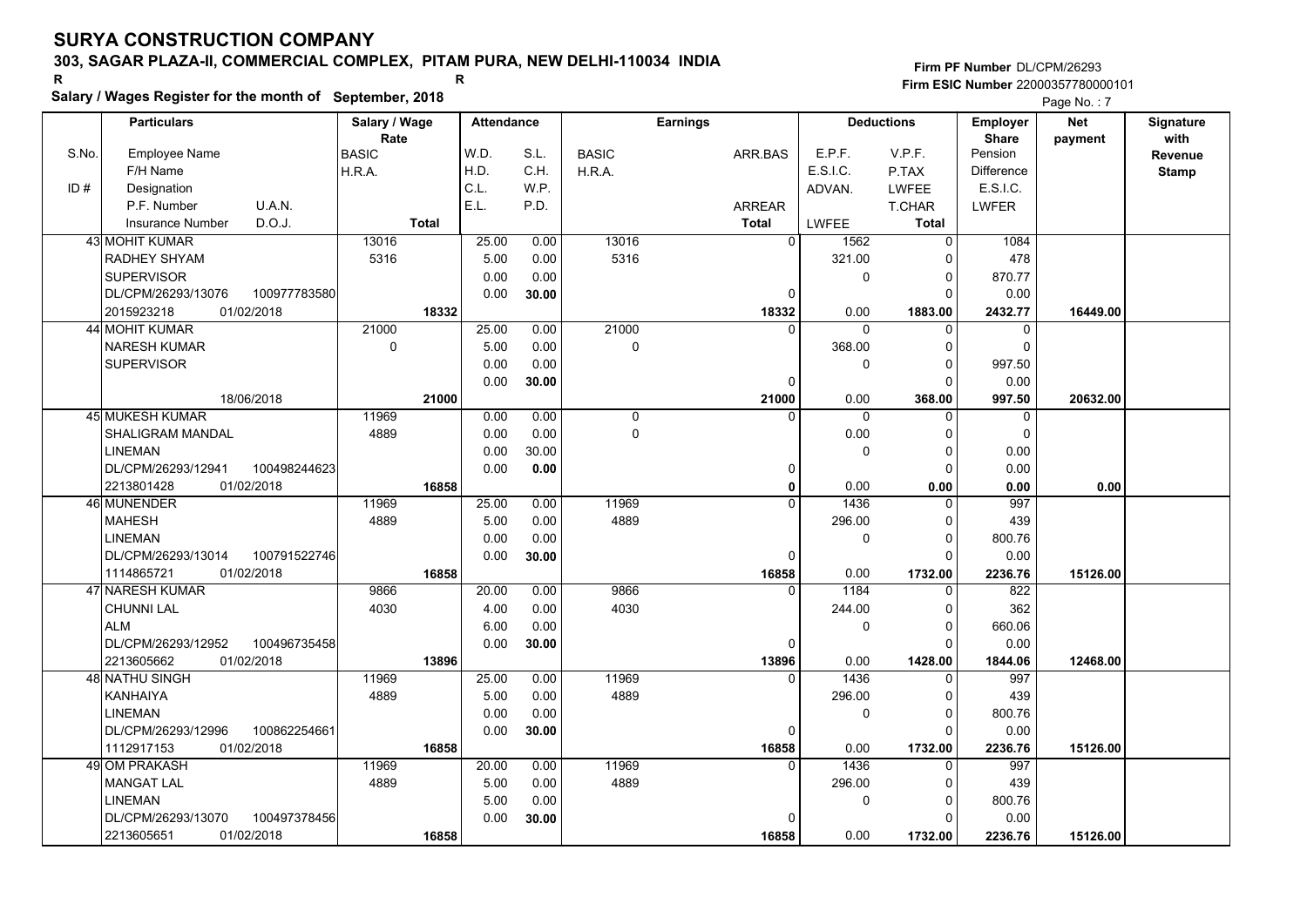# **Salary / Wages Register for the month of September, 2018 <sup>R</sup> <sup>R</sup>**

|       | Salary / wages Register for the month of September, 2018 |               |       |                   |              |                 |                |          |                   |                   | Page No.: 8 |              |
|-------|----------------------------------------------------------|---------------|-------|-------------------|--------------|-----------------|----------------|----------|-------------------|-------------------|-------------|--------------|
|       | <b>Particulars</b>                                       | Salary / Wage |       | <b>Attendance</b> |              | <b>Earnings</b> |                |          | <b>Deductions</b> | <b>Employer</b>   | <b>Net</b>  | Signature    |
|       |                                                          | Rate          |       |                   |              |                 |                |          |                   | <b>Share</b>      | payment     | with         |
| S.No. | <b>Employee Name</b>                                     | <b>BASIC</b>  | W.D.  | S.L.              | <b>BASIC</b> |                 | ARR.BAS        | E.P.F.   | V.P.F.            | Pension           |             | Revenue      |
|       | F/H Name                                                 | H.R.A.        | H.D.  | C.H.              | H.R.A.       |                 |                | E.S.I.C. | P.TAX             | <b>Difference</b> |             | <b>Stamp</b> |
| ID#   | Designation                                              |               | C.L.  | W.P.              |              |                 |                | ADVAN.   | <b>LWFEE</b>      | E.S.I.C.          |             |              |
|       | U.A.N.<br>P.F. Number                                    |               | E.L.  | P.D.              |              |                 | <b>ARREAR</b>  |          | T.CHAR            | <b>LWFER</b>      |             |              |
|       | D.O.J.<br><b>Insurance Number</b>                        | <b>Total</b>  |       |                   |              |                 | <b>Total</b>   | LWFEE    | <b>Total</b>      |                   |             |              |
|       | 50 PANKAJ                                                | 11969         | 22.00 | 0.00              | 11969        |                 | $\overline{0}$ | 1436     | $\Omega$          | 997               |             |              |
|       | <b>BANSIDHAR</b>                                         | 4889          | 5.00  | 0.00              | 4889         |                 |                | 296.00   | C                 | 439               |             |              |
|       | <b>LINEMAN</b>                                           |               | 3.00  | 0.00              |              |                 |                | 0        | $\mathbf 0$       | 800.76            |             |              |
|       | DL/CPM/26293/13052<br>100627990630                       |               | 0.00  | 30.00             |              |                 | 0              |          | ŋ                 | 0.00              |             |              |
|       | 1013614714<br>01/02/2018                                 | 16858         |       |                   |              |                 | 16858          | 0.00     | 1732.00           | 2236.76           | 15126.00    |              |
|       | 51 PAPPU RAJBHAR                                         | 9866          | 25.00 | 0.00              | 9866         |                 | $\Omega$       | 1184     | $\Omega$          | 822               |             |              |
|       | <b>BANBALI RAJBHAR</b>                                   | 4030          | 5.00  | 0.00              | 4030         |                 |                | 244.00   | $\Omega$          | 362               |             |              |
|       | <b>ALM</b>                                               |               | 0.00  | 0.00              |              |                 |                | 0        | ŋ                 | 660.06            |             |              |
|       | DL/CPM/26293/13075<br>100739033790                       |               | 0.00  | 30.00             |              |                 | $\Omega$       |          |                   | 0.00              |             |              |
|       | 01/02/2018<br>1114831261                                 | 13896         |       |                   |              |                 | 13896          | 0.00     | 1428.00           | 1844.06           | 12468.00    |              |
|       | 52 PRAVESH GAUTAM                                        | 11969         | 25.00 | 0.00              | 11969        |                 | $\Omega$       | 1436     | $\Omega$          | 997               |             |              |
|       | JAYPRAKASH                                               | 4889          | 5.00  | 0.00              | 4889         |                 |                | 296.00   | $\Omega$          | 439               |             |              |
|       | <b>LINEMAN</b>                                           |               | 0.00  | 0.00              |              |                 |                | 0        | $\Omega$          | 800.76            |             |              |
|       | DL/CPM/26293/13298<br>101295937455                       |               | 0.00  | 30.00             |              |                 | $\Omega$       |          | $\Omega$          | 0.00              |             |              |
|       | 2214343142<br>01/08/2018                                 | 16858         |       |                   |              |                 | 16858          | 0.00     | 1732.00           | 2236.76           | 15126.00    |              |
|       | 53 RADHEY SHYAM                                          | 9866          | 19.00 | 0.00              | 9866         |                 | $\Omega$       | 1184     | $\Omega$          | 822               |             |              |
|       | <b>TULSI</b>                                             | 4030          | 4.00  | 0.00              | 4030         |                 |                | 244.00   | $\Omega$          | 362               |             |              |
|       | <b>ALM</b>                                               |               | 7.00  | 0.00              |              |                 |                | 0        | $\Omega$          | 660.06            |             |              |
|       | DL/CPM/26293/12921<br>100869365742                       |               | 0.00  | 30.00             |              |                 | $\mathbf{0}$   |          | C                 | 0.00              |             |              |
|       | 1111731973<br>01/02/2018                                 | 13896         |       |                   |              |                 | 13896          | 0.00     | 1428.00           | 1844.06           | 12468.00    |              |
|       | 54 RAHUL                                                 | 9866          | 25.00 | 0.00              | 9866         |                 | 0              | 1184     | $\Omega$          | 822               |             |              |
|       | <b>OMAKAR</b>                                            | 4030          | 5.00  | 0.00              | 4030         |                 |                | 244.00   | $\Omega$          | 362               |             |              |
|       | <b>ALM</b>                                               |               | 0.00  | 0.00              |              |                 |                | 0        | ∩                 | 660.06            |             |              |
|       | DL/CPM/26293/12976<br>100497606303                       |               | 0.00  | 30.00             |              |                 | 0              |          | ∩                 | 0.00              |             |              |
|       | 01/02/2018<br>2213778666                                 | 13896         |       |                   |              |                 | 13896          | 0.00     | 1428.00           | 1844.06           | 12468.00    |              |
|       | 55 RAJ KUMAR DAS                                         | 11969         | 25.00 | 0.00              | 11969        |                 | $\Omega$       | 1436     | $\Omega$          | 997               |             |              |
|       | <b>KISHORI DAS</b>                                       | 4889          | 5.00  | 0.00              | 4889         |                 |                | 296.00   | $\Omega$          | 439               |             |              |
|       | <b>LINEMAN</b>                                           |               | 0.00  | 0.00              |              |                 |                | 0        | 0                 | 800.76            |             |              |
|       | DL/CPM/26293/13050<br>100628874360                       |               | 0.00  | 30.00             |              |                 | $\Omega$       |          | ŋ                 | 0.00              |             |              |
|       | 1111732069<br>01/02/2018                                 | 16858         |       |                   |              |                 | 16858          | 0.00     | 1732.00           | 2236.76           | 15126.00    |              |
|       | 56 RAJ PAL                                               | 9866          | 25.00 | 0.00              | 9866         |                 | $\Omega$       | 1184     |                   | 822               |             |              |
|       | <b>RAM SANJIWAN</b>                                      | 4030          | 5.00  | 0.00              | 4030         |                 |                | 244.00   | ŋ                 | 362               |             |              |
|       | <b>ALM</b>                                               |               | 0.00  | 0.00              |              |                 |                | 0        | $\Omega$          | 660.06            |             |              |
|       | 100866274959<br>DL/CPM/26293/13057                       |               | 0.00  | 30.00             |              |                 | $\Omega$       |          |                   | 0.00              |             |              |
|       | 01/02/2018<br>2213728485                                 | 13896         |       |                   |              |                 | 13896          | 0.00     | 1428.00           | 1844.06           | 12468.00    |              |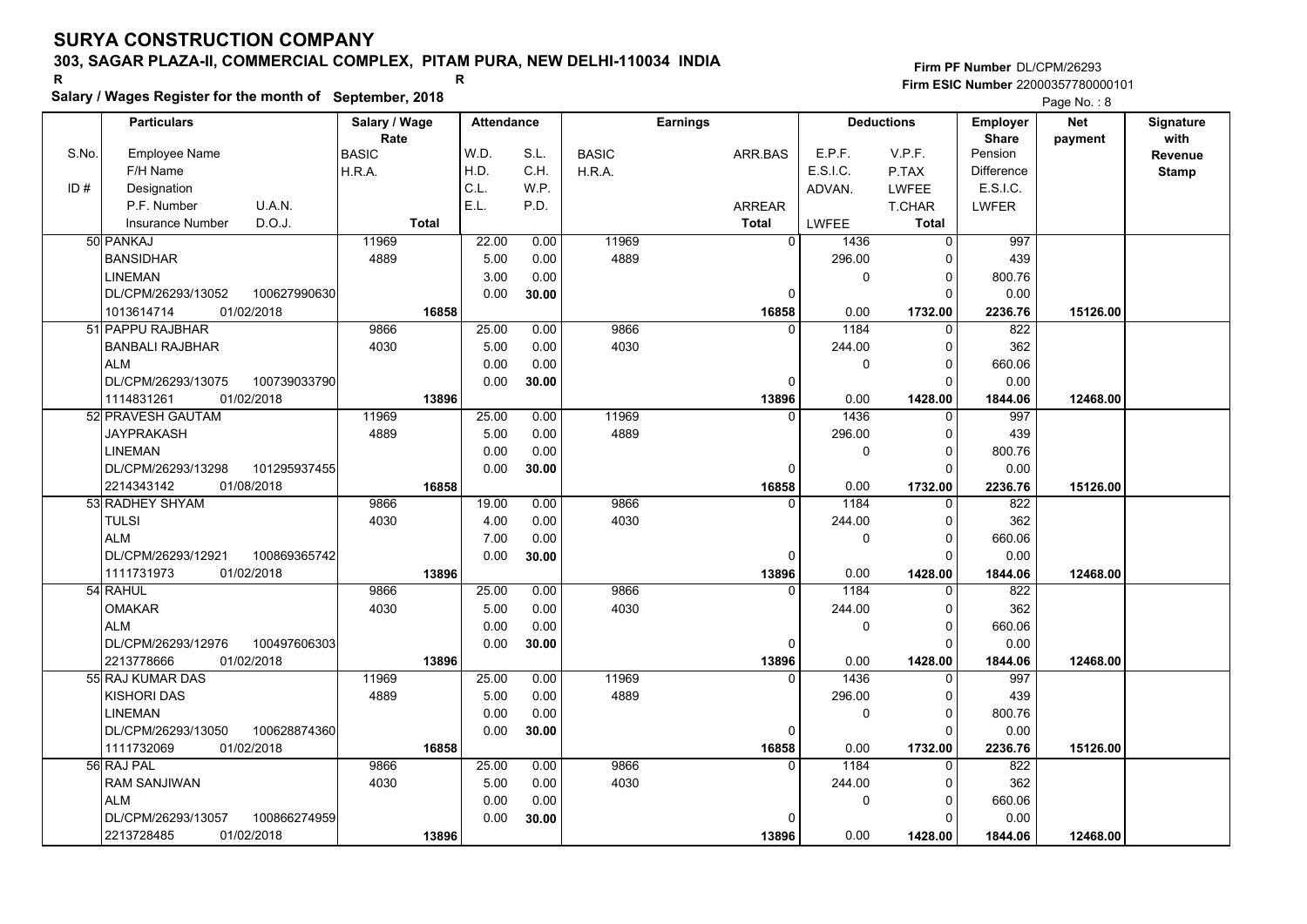# **Salary / Wages Register for the month of September, 2018 <sup>R</sup> <sup>R</sup>**

**Firm PF Number**DL/CPM/26293**Firm ESIC Number** 22000357780000101

Page No. : 9

|       | <b>Particulars</b>                 | Salary / Wage | <b>Attendance</b> |       |              | <b>Earnings</b> |                |              | <b>Deductions</b> | <b>Employer</b>   | <b>Net</b> | <b>Signature</b> |
|-------|------------------------------------|---------------|-------------------|-------|--------------|-----------------|----------------|--------------|-------------------|-------------------|------------|------------------|
|       |                                    | Rate          |                   |       |              |                 |                |              |                   | <b>Share</b>      | payment    | with             |
| S.No. | <b>Employee Name</b>               | <b>BASIC</b>  | W.D.              | S.L.  | <b>BASIC</b> | ARR.BAS         |                | E.P.F.       | V.P.F.            | Pension           |            | Revenue          |
|       | F/H Name                           | H.R.A.        | H.D.              | C.H.  | H.R.A.       |                 |                | E.S.I.C.     | P.TAX             | <b>Difference</b> |            | <b>Stamp</b>     |
| ID#   | Designation                        |               | C.L.              | W.P.  |              |                 |                | ADVAN.       | <b>LWFEE</b>      | E.S.I.C.          |            |                  |
|       | U.A.N.<br>P.F. Number              |               | E.L.              | P.D.  |              | <b>ARREAR</b>   |                |              | <b>T.CHAR</b>     | <b>LWFER</b>      |            |                  |
|       | D.O.J.<br><b>Insurance Number</b>  | <b>Total</b>  |                   |       |              | <b>Total</b>    |                | <b>LWFEE</b> | Total             |                   |            |                  |
|       | 57 RAJAN MAJHI                     | 11969         | 25.00             | 0.00  | 11969        |                 | $\overline{0}$ | 1436         | $\Omega$          | 997               |            |                  |
|       | <b>MAHENDER MAJHI</b>              | 4889          | 5.00              | 0.00  | 4889         |                 |                | 296.00       | 0                 | 439               |            |                  |
|       | <b>LINEMAN</b>                     |               | 0.00              | 0.00  |              |                 |                | 0            | $\Omega$          | 800.76            |            |                  |
|       | DL/CPM/26293/12847<br>100497360842 |               | 0.00              | 30.00 |              |                 | $\mathbf 0$    |              | $\Omega$          | 0.00              |            |                  |
|       | 1111686103<br>01/02/2018           | 16858         |                   |       |              |                 | 16858          | 0.00         | 1732.00           | 2236.76           | 15126.00   |                  |
|       | 58 RAJESH GAUTAM                   | 11969         | 24.00             | 0.00  | 11969        |                 | $\Omega$       | 1436         | $\Omega$          | 997               |            |                  |
|       | <b>JAI PRAKASH</b>                 | 4889          | 5.00              | 0.00  | 4889         |                 |                | 296.00       | <sup>0</sup>      | 439               |            |                  |
|       | <b>LINEMAN</b>                     |               | 1.00              | 0.00  |              |                 |                | 0            | $\mathbf 0$       | 800.76            |            |                  |
|       | DL/CPM/26293/12986<br>101101708951 |               | 0.00              | 30.00 |              |                 | $\Omega$       |              | $\Omega$          | 0.00              |            |                  |
|       | 1115081333<br>01/02/2018           | 16858         |                   |       |              |                 | 16858          | 0.00         | 1732.00           | 2236.76           | 15126.00   |                  |
|       | 59 RAJESH KUMAR                    | 11969         | 25.00             | 0.00  | 11969        |                 | $\Omega$       | 1436         | O                 | 997               |            |                  |
|       | <b>AMRIT LAL</b>                   | 4889          | 5.00              | 0.00  | 4889         |                 |                | 296.00       | 0                 | 439               |            |                  |
|       | <b>LINEMAN</b>                     |               | 0.00              | 0.00  |              |                 |                | 0            | $\Omega$          | 800.76            |            |                  |
|       | 100496440196<br>DL/CPM/26293/12943 |               | 0.00              | 30.00 |              |                 | $\mathbf 0$    |              | C                 | 0.00              |            |                  |
|       | 2213623407<br>01/02/2018           | 16858         |                   |       |              |                 | 16858          | 0.00         | 1732.00           | 2236.76           | 15126.00   |                  |
|       | 60 RAJNISH                         | 11969         | 24.00             | 0.00  | 11969        |                 | $\Omega$       | 1436         | 0                 | 997               |            |                  |
|       | <b>MAHENDRA PAL</b>                | 4889          | 5.00              | 0.00  | 4889         |                 |                | 296.00       | $\Omega$          | 439               |            |                  |
|       | <b>LINEMAN</b>                     |               | 1.00              | 0.00  |              |                 |                | 0            | $\Omega$          | 800.76            |            |                  |
|       | DL/CPM/26293/12985<br>101094532032 |               | 0.00              | 30.00 |              |                 | $\mathbf 0$    |              | $\Omega$          | 0.00              |            |                  |
|       | 1115065911<br>01/02/2018           | 16858         |                   |       |              |                 | 16858          | 0.00         | 1732.00           | 2236.76           | 15126.00   |                  |
|       | 61 RAJU                            | 11969         | 17.00             | 0.00  | 11171        |                 | $\Omega$       | 1341         |                   | 931               |            |                  |
|       | <b>HIRA SINGH</b>                  | 4889          | 4.00              | 0.00  | 4563         |                 |                | 276.00       | $\Omega$          | 410               |            |                  |
|       | <b>LINEMAN</b>                     |               | 0.00              | 2.00  |              |                 |                | 0            | $\Omega$          | 747.37            |            |                  |
|       | DL/CPM/26293/13054<br>100572731033 |               | 7.00              | 28.00 |              |                 | $\mathbf 0$    |              | $\Omega$          | 0.00              |            |                  |
|       | 2213477210<br>01/02/2018           | 16858         |                   |       |              |                 | 15734          | 0.00         | 1617.00           | 2088.37           | 14117.00   |                  |
|       | 62 RAKESH KUMAR                    | 9866          | 25.00             | 0.00  | 9866         |                 | $\Omega$       | 1184         |                   | 822               |            |                  |
|       | <b>LOCHAN PRASAD</b>               | 4030          | 5.00              | 0.00  | 4030         |                 |                | 244.00       | $\Omega$          | 362               |            |                  |
|       | <b>ALM</b>                         |               | 0.00              | 0.00  |              |                 |                | 0            | $\Omega$          | 660.06            |            |                  |
|       | 100863114437<br>DL/CPM/26293/12964 |               | 0.00              | 30.00 |              |                 | $\mathbf 0$    |              | $\Omega$          | 0.00              |            |                  |
|       | 1111731987<br>01/02/2018           | 13896         |                   |       |              |                 | 13896          | 0.00         | 1428.00           | 1844.06           | 12468.00   |                  |
|       | 63 RAM DULARE                      | 11969         | 20.00             | 0.00  | 11969        |                 | $\Omega$       | 1436         | $\Omega$          | 997               |            |                  |
|       | <b>ANANTU</b>                      | 4889          | 4.00              | 0.00  | 4889         |                 |                | 296.00       | $\Omega$          | 439               |            |                  |
|       | <b>LINEMAN</b>                     |               | 6.00              | 0.00  |              |                 |                | 0            | 0                 | 800.76            |            |                  |
|       | DL/CPM/26293/12998<br>100627805597 |               | 0.00              | 30.00 |              |                 | 0              |              | C                 | 0.00              |            |                  |
|       | 2213613642<br>01/02/2018           | 16858         |                   |       |              |                 | 16858          | 0.00         | 1732.00           | 2236.76           | 15126.00   |                  |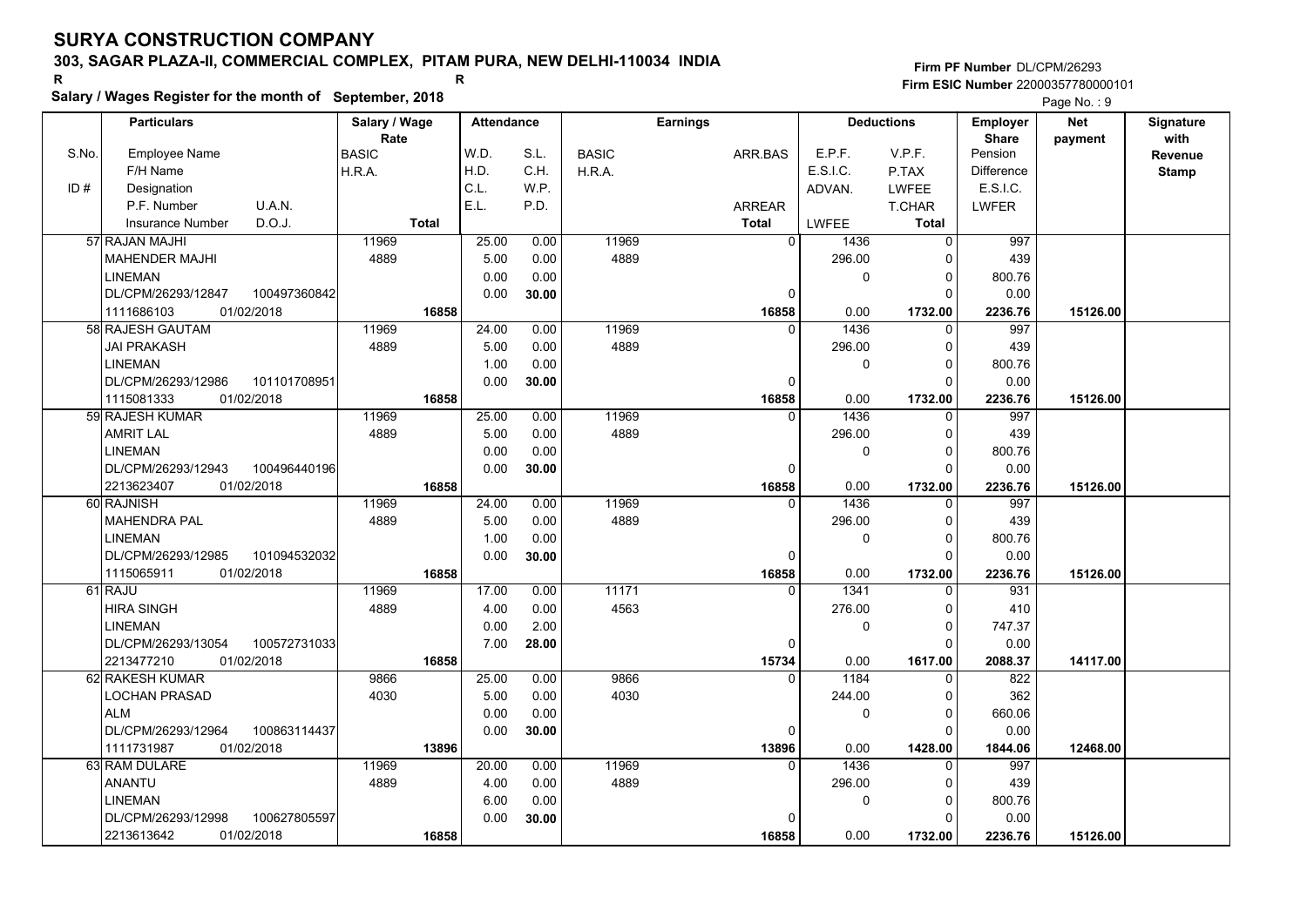**Firm PF Number**DL/CPM/26293**Firm ESIC Number** 22000357780000101

**Salary / Wages Register for the month of September, 2018 <sup>R</sup> <sup>R</sup> Net** Page No.: 10

|       | <b>Particulars</b>                                               | Salary / Wage        |              | <b>Attendance</b> |       |              | <b>Earnings</b> |              | <b>Deductions</b> | <b>Employer</b>         | <b>Net</b> | <b>Signature</b> |
|-------|------------------------------------------------------------------|----------------------|--------------|-------------------|-------|--------------|-----------------|--------------|-------------------|-------------------------|------------|------------------|
| S.No. | <b>Employee Name</b>                                             | Rate<br><b>BASIC</b> |              | W.D.              | S.L.  | <b>BASIC</b> | ARR.BAS         | E.P.F.       | V.P.F.            | <b>Share</b><br>Pension | payment    | with             |
|       | F/H Name                                                         | H.R.A.               |              | H.D.              | C.H.  | H.R.A.       |                 | E.S.I.C.     | P.TAX             | <b>Difference</b>       |            | Revenue          |
| ID#   | Designation                                                      |                      |              | C.L.              | W.P.  |              |                 | ADVAN.       | <b>LWFEE</b>      | E.S.I.C.                |            | <b>Stamp</b>     |
|       | U.A.N.<br>P.F. Number                                            |                      |              | E.L.              | P.D.  |              | <b>ARREAR</b>   |              | T.CHAR            | <b>LWFER</b>            |            |                  |
|       | D.O.J.<br><b>Insurance Number</b>                                |                      | <b>Total</b> |                   |       |              | <b>Total</b>    | <b>LWFEE</b> | Total             |                         |            |                  |
|       | 64 RAM NARAYAN                                                   | 9866                 |              | 5.00              | 0.00  | 1644         | $\overline{0}$  | 197          | $\overline{0}$    | $\overline{137}$        |            |                  |
|       | <b>SAHDEV</b>                                                    | 4030                 |              | 0.00              | 0.00  | 672          |                 | 41.00        | $\Omega$          | 60                      |            |                  |
|       | <b>ALM</b>                                                       |                      |              | 0.00              | 25.00 |              |                 | 0            | $\Omega$          | 110.01                  |            |                  |
|       | DL/CPM/26293/12965<br>100867223509                               |                      |              | 0.00              | 5.00  |              | $\mathbf 0$     |              | $\Omega$          | 0.00                    |            |                  |
|       | 01/02/2018<br>1111731949                                         |                      | 13896        |                   |       |              | 2316            | 0.00         | 238.00            | 307.01                  | 2078.00    |                  |
|       | 65 RAM PRAVESH                                                   | 11969                |              | 20.00             | 0.00  | 11969        | $\Omega$        | 1436         | $\Omega$          | 997                     |            |                  |
|       | <b>DHIRAJ PRASAD</b>                                             | 4889                 |              | 5.00              | 0.00  | 4889         |                 | 296.00       | $\Omega$          | 439                     |            |                  |
|       | <b>LINEMAN</b>                                                   |                      |              | 5.00              | 0.00  |              |                 | 0            | $\Omega$          | 800.76                  |            |                  |
|       | DL/CPM/26293/12981<br>100885561586                               |                      |              | 0.00              | 30.00 |              | $\mathbf 0$     |              | $\Omega$          | 0.00                    |            |                  |
|       | 2211620765<br>01/02/2018                                         |                      | 16858        |                   |       |              | 16858           | 0.00         | 1732.00           | 2236.76                 | 15126.00   |                  |
|       | 66 RAM PRAVESH                                                   | 9866                 |              | 25.00             | 0.00  | 9866         | $\Omega$        | 1184         | $\Omega$          | 822                     |            |                  |
|       | JAGDISH MAHTO                                                    | 4030                 |              | 5.00              | 0.00  | 4030         |                 | 244.00       | $\Omega$          | 362                     |            |                  |
|       | <b>ALM</b>                                                       |                      |              | 0.00              | 0.00  |              |                 | 0            | $\mathbf 0$       | 660.06                  |            |                  |
|       | DL/CPM/26293/13010<br>100861641539                               |                      |              | 0.00              | 30.00 |              | $\mathbf 0$     |              | $\Omega$          | 0.00                    |            |                  |
|       | 01/02/2018<br>1111885570                                         |                      | 13896        |                   |       |              | 13896           | 0.00         | 1428.00           | 1844.06                 | 12468.00   |                  |
|       | 67 RAMANKUMAR                                                    | 11969                |              | 23.00             | 0.00  | 11969        | $\Omega$        | 1436         | $\Omega$          | 997                     |            |                  |
|       | JUGAL RAI MANDAL                                                 | 4889                 |              | 5.00              | 0.00  | 4889         |                 | 296.00       | 0                 | 439                     |            |                  |
|       | <b>LINEMAN</b>                                                   |                      |              | 2.00              | 0.00  |              |                 | $\Omega$     | $\Omega$          | 800.76                  |            |                  |
|       | DL/CPM/26293/12944<br>100497097892                               |                      |              | 0.00              | 30.00 |              | $\Omega$        |              | $\Omega$          | 0.00                    |            |                  |
|       | 2213743424<br>01/02/2018                                         |                      | 16858        |                   |       |              | 16858           | 0.00         | 1732.00           | 2236.76                 | 15126.00   |                  |
|       | 68 RAMESH CHAND                                                  | 9866                 |              | 25.00             | 0.00  | 9866         | $\Omega$        | 1184         | $\Omega$          | 822                     |            |                  |
|       | <b>BABU LAL</b>                                                  | 4030                 |              | 5.00              | 0.00  | 4030         |                 | 244.00       | 0                 | 362                     |            |                  |
|       | <b>ALM</b>                                                       |                      |              | 0.00              | 0.00  |              |                 | 0            | $\Omega$          | 660.06                  |            |                  |
|       | DL/CPM/26293/13005<br>100858829753                               |                      |              | 0.00              | 30.00 |              | $\mathbf 0$     |              | $\Omega$          | 0.00                    |            |                  |
|       | 1111885578<br>01/02/2018                                         |                      | 13896        |                   |       |              | 13896           | 0.00         | 1428.00           | 1844.06                 | 12468.00   |                  |
|       | 69 RAMESH PANDEY                                                 | 9866                 |              | 24.00             | 0.00  | 9866         | $\Omega$        | 1184         | $\mathbf{0}$      | 822                     |            |                  |
|       | <b>RAM IQBAL</b>                                                 | 4030                 |              | 5.00              | 0.00  | 4030         |                 | 244.00       | $\Omega$          | 362                     |            |                  |
|       | <b>ALM</b>                                                       |                      |              | 1.00              | 0.00  |              |                 | $\Omega$     | $\Omega$          | 660.06                  |            |                  |
|       | DL/CPM/26293/13002<br>100305139653                               |                      |              | 0.00              | 30.00 |              | $\Omega$        |              | $\Omega$          | 0.00                    |            |                  |
|       | 1112150437<br>01/02/2018                                         |                      | 13896        |                   |       |              | 13896           | 0.00         | 1428.00           | 1844.06                 | 12468.00   |                  |
|       | 70 RAMU KUMAR                                                    | 9866                 |              | 25.00             | 0.00  | 9866         | $\Omega$        | 1184         | $\mathbf 0$       | 822                     |            |                  |
|       | <b>BINDA DEEN</b>                                                | 4030                 |              | 5.00              | 0.00  | 4030         |                 | 244.00       | $\Omega$          | 362                     |            |                  |
|       | <b>ALM</b>                                                       |                      |              | 0.00              | 0.00  |              |                 | 0            | $\Omega$          | 660.06                  |            |                  |
|       | DL/CPM/26293/12967<br>100859422523<br>100859422523<br>01/02/2018 |                      |              | 0.00              | 30.00 |              | 0               | 0.00         | $\Omega$          | 0.00                    |            |                  |
|       |                                                                  |                      | 13896        |                   |       |              | 13896           |              | 1428.00           | 1844.06                 | 12468.00   |                  |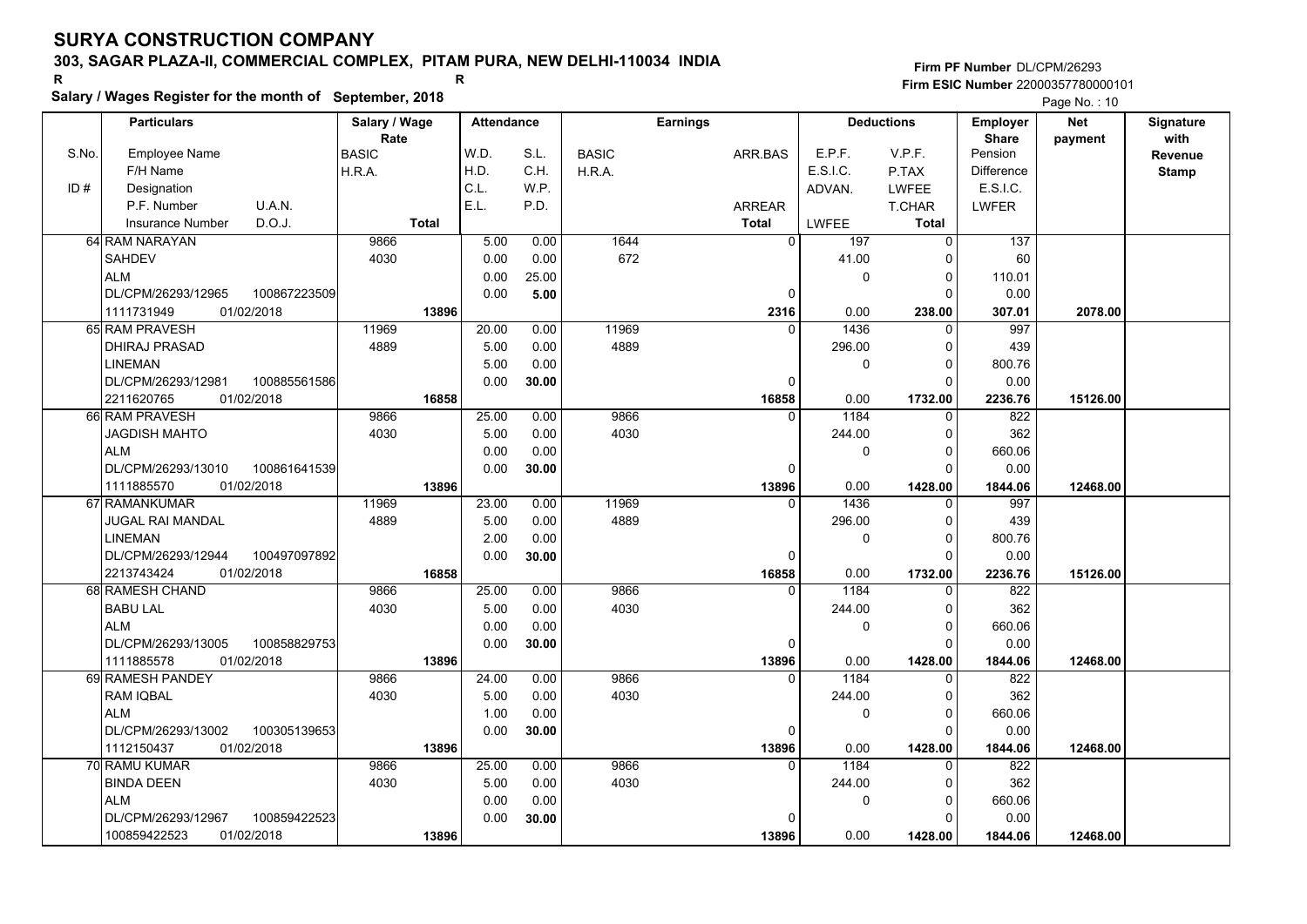# **Salary / Wages Register for the month of September, 2018 <sup>R</sup> <sup>R</sup>**

|       | Salary / wages Register for the month of September, 2018 |               |                   |       |              |                 |                |          |                   |                   | Page No.: 11 |              |
|-------|----------------------------------------------------------|---------------|-------------------|-------|--------------|-----------------|----------------|----------|-------------------|-------------------|--------------|--------------|
|       | <b>Particulars</b>                                       | Salary / Wage | <b>Attendance</b> |       |              | <b>Earnings</b> |                |          | <b>Deductions</b> | <b>Employer</b>   | <b>Net</b>   | Signature    |
|       |                                                          | Rate          |                   |       |              |                 |                |          |                   | <b>Share</b>      | payment      | with         |
| S.No. | <b>Employee Name</b>                                     | <b>BASIC</b>  | W.D.              | S.L.  | <b>BASIC</b> |                 | ARR.BAS        | E.P.F.   | V.P.F.            | Pension           |              | Revenue      |
|       | F/H Name                                                 | H.R.A.        | H.D.              | C.H.  | H.R.A.       |                 |                | E.S.I.C. | P.TAX             | <b>Difference</b> |              | <b>Stamp</b> |
| ID#   | Designation                                              |               | C.L.              | W.P.  |              |                 |                | ADVAN.   | <b>LWFEE</b>      | E.S.I.C.          |              |              |
|       | U.A.N.<br>P.F. Number                                    |               | E.L.              | P.D.  |              |                 | <b>ARREAR</b>  |          | <b>T.CHAR</b>     | <b>LWFER</b>      |              |              |
|       | D.O.J.<br><b>Insurance Number</b>                        | <b>Total</b>  |                   |       |              |                 | <b>Total</b>   | LWFEE    | <b>Total</b>      |                   |              |              |
|       | 71 RANJEET BHARDWAJ                                      | 11969         | 25.00             | 0.00  | 11969        |                 | $\overline{0}$ | 1436     | $\mathbf 0$       | 997               |              |              |
|       | <b>SAHTU</b>                                             | 4889          | 5.00              | 0.00  | 4889         |                 |                | 296.00   | $\Omega$          | 439               |              |              |
|       | <b>LINEMAN</b>                                           |               | 0.00              | 0.00  |              |                 |                | 0        | $\mathbf 0$       | 800.76            |              |              |
|       | DL/CPM/26293/12919<br>100867233849                       |               | 0.00              | 30.00 |              |                 | 0              |          | $\Omega$          | 0.00              |              |              |
|       | 2213595282<br>01/02/2018                                 | 16858         |                   |       |              |                 | 16858          | 0.00     | 1732.00           | 2236.76           | 15126.00     |              |
|       | 72 RANJEET MANDAL                                        | 9866          | 14.00             | 0.00  | 7235         |                 | $\Omega$       | 868      | $\Omega$          | 603               |              |              |
|       | <b>BHOGRAJ MANDAL</b>                                    | 4030          | 2.00              | 0.00  | 2955         |                 |                | 179.00   | 0                 | 265               |              |              |
|       | <b>ALM</b>                                               |               | 6.00              | 8.00  |              |                 |                | 0        | $\Omega$          | 484.03            |              |              |
|       | DL/CPM/26293/12968<br>100628061564                       |               | 0.00              | 22.00 |              |                 | $\mathbf 0$    |          | $\Omega$          | 0.00              |              |              |
|       | 1111732000<br>01/02/2018                                 | 13896         |                   |       |              |                 | 10190          | 0.00     | 1047.00           | 1352.03           | 9143.00      |              |
|       | 73 RANVIR KUMAR                                          | 9866          | 9.00              | 0.00  | 4604         |                 | $\Omega$       | 552      | 0                 | 384               |              |              |
|       | <b>VIRVAL YADAV</b>                                      | 4030          | 1.00              | 0.00  | 1881         |                 |                | 114.00   | $\mathbf 0$       | 168               |              |              |
|       | <b>ALM</b>                                               |               | 4.00              | 16.00 |              |                 |                | 0        | $\Omega$          | 308.04            |              |              |
|       | DL/CPM/26293/13067<br>100496657691                       |               | 0.00              | 14.00 |              |                 | $\Omega$       |          | $\Omega$          | 0.00              |              |              |
|       | 2213925848<br>01/02/2018                                 | 13896         |                   |       |              |                 | 6485           | 0.00     | 666.00            | 860.04            | 5819.00      |              |
|       | 74 ROHTASH                                               | 9866          | 8.00              | 0.00  | 5262         |                 | $\overline{0}$ | 631      | $\Omega$          | 438               |              |              |
|       | <b>HEERA LAL</b>                                         | 4030          | 1.00              | 0.00  | 2149         |                 |                | 130.00   | $\Omega$          | 193               |              |              |
|       | <b>ALM</b>                                               |               | 0.00              | 14.00 |              |                 |                | 0        | $\mathbf 0$       | 352.02            |              |              |
|       | DL/CPM/26293/12969<br>100861374184                       |               | 7.00              | 16.00 |              |                 | 0              |          | $\Omega$          | 0.00              |              |              |
|       | 100861374184<br>01/02/2018                               | 13896         |                   |       |              |                 | 7411           | 0.00     | 761.00            | 983.02            | 6650.00      |              |
|       | 75 SAJJAN KUMAR SHARMA                                   | 11969         | 25.00             | 0.00  | 11969        |                 | $\Omega$       | 1436     | 0                 | 997               |              |              |
|       | <b>ARJUN SHARMA</b>                                      | 4889          | 5.00              | 0.00  | 4889         |                 |                | 296.00   | 0                 | 439               |              |              |
|       | <b>LINEMAN</b>                                           |               | 0.00              | 0.00  |              |                 |                | 0        | $\Omega$          | 800.76            |              |              |
|       | DL/CPM/26293/12998<br>100858453750                       |               | 0.00              | 30.00 |              |                 | 0              |          | $\mathbf 0$       | 0.00              |              |              |
|       | 1112479378<br>01/02/2018                                 | 16858         |                   |       |              |                 | 16858          | 0.00     | 1732.00           | 2236.76           | 15126.00     |              |
|       | 76 SANJEEV KUMAR                                         | 9866          | 23.00             | 0.00  | 9866         |                 | $\Omega$       | 1184     | 0                 | 822               |              |              |
|       | PHOOL CHAND                                              | 4030          | 5.00              | 0.00  | 4030         |                 |                | 244.00   | 0                 | 362               |              |              |
|       | <b>ALM</b>                                               |               | 2.00              | 0.00  |              |                 |                | 0        | $\mathbf 0$       | 660.06            |              |              |
|       | DL/CPM/26293/13066<br>100739430192                       |               | 0.00              | 30.00 |              |                 | $\Omega$       |          | $\Omega$          | 0.00              |              |              |
|       | 1114263068<br>01/02/2018                                 | 13896         |                   |       |              |                 | 13896          | 0.00     | 1428.00           | 1844.06           | 12468.00     |              |
|       | 77 SANOJ KUMAR                                           | 9866          | 22.00             | 0.00  | 9866         |                 | $\Omega$       | 1184     | $\Omega$          | 822               |              |              |
|       | <b>VIJAY SHANKAR</b>                                     | 4030          | 5.00              | 0.00  | 4030         |                 |                | 244.00   | $\Omega$          | 362               |              |              |
|       | <b>ALM</b>                                               |               | 3.00              | 0.00  |              |                 |                | 0        | 0                 | 660.06            |              |              |
|       | 100335634443<br>DL/CPM/26293/13003                       |               | 0.00              | 30.00 |              |                 | 0              |          | $\Omega$          | 0.00              |              |              |
|       | 01/02/2018<br>2213605631                                 | 13896         |                   |       |              |                 | 13896          | 0.00     | 1428.00           | 1844.06           | 12468.00     |              |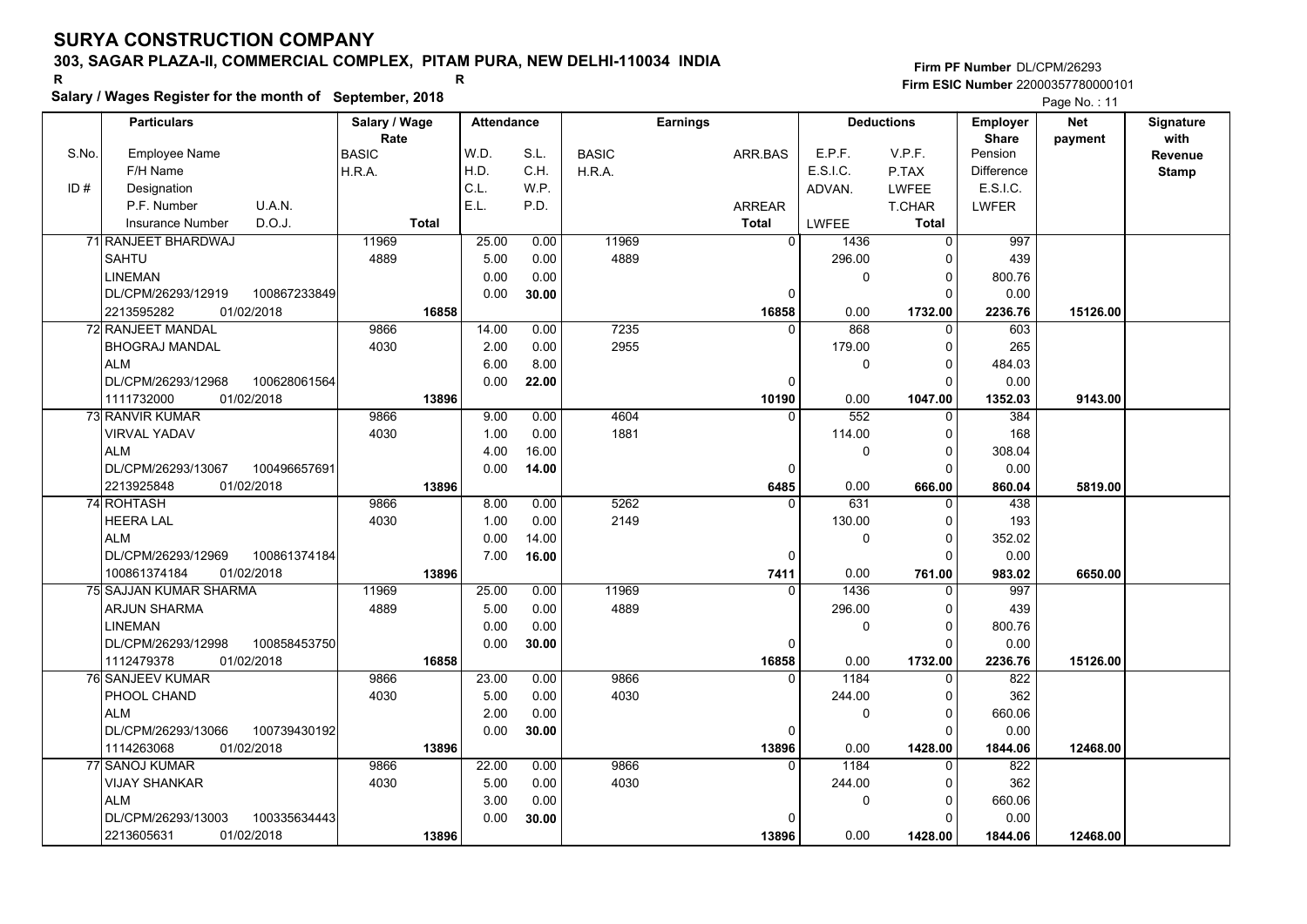**Salary / Wages Register for the month of September, 2018 <sup>R</sup> <sup>R</sup>**

**Firm PF Number**DL/CPM/26293**Firm ESIC Number** 22000357780000101

Page No. : 12

|       | <b>Particulars</b>                 | Salary / Wage        | <b>Attendance</b> |       |              | <b>Earnings</b> |                   |                  | <b>Deductions</b>   | <b>Employer</b>         | <b>Net</b> | <b>Signature</b> |
|-------|------------------------------------|----------------------|-------------------|-------|--------------|-----------------|-------------------|------------------|---------------------|-------------------------|------------|------------------|
| S.No. | Employee Name                      | Rate<br><b>BASIC</b> | W.D.              | S.L.  | <b>BASIC</b> | ARR.BAS         |                   | E.P.F.           | V.P.F.              | <b>Share</b><br>Pension | payment    | with<br>Revenue  |
|       | F/H Name                           | H.R.A.               | H.D.              | C.H.  |              |                 |                   | E.S.I.C.         | P.TAX               | <b>Difference</b>       |            |                  |
| ID#   | Designation                        |                      | C.L.              | W.P.  | H.R.A.       |                 |                   | ADVAN.           | <b>LWFEE</b>        | E.S.I.C.                |            | <b>Stamp</b>     |
|       | U.A.N.<br>P.F. Number              |                      | E.L.              | P.D.  |              |                 |                   |                  |                     |                         |            |                  |
|       |                                    |                      |                   |       |              | <b>ARREAR</b>   |                   |                  | <b>T.CHAR</b>       | <b>LWFER</b>            |            |                  |
|       | D.O.J.<br>Insurance Number         | <b>Total</b>         |                   |       |              | <b>Total</b>    |                   | LWFEE            | Total               |                         |            |                  |
|       | <b>78 SANTOSH DASS</b>             | 9866                 | 25.00             | 0.00  | 9866         |                 | $\overline{0}$    | 1184             | $\mathbf 0$         | 822                     |            |                  |
|       | <b>UMESH DASS</b>                  | 4030                 | 5.00              | 0.00  | 4030         |                 |                   | 244.00           | 0                   | 362                     |            |                  |
|       | <b>ALM</b>                         |                      | 0.00              | 0.00  |              |                 |                   | $\Omega$         | $\mathbf 0$         | 660.06                  |            |                  |
|       | DL/CPM/26293/13058<br>100869448587 |                      | 0.00              | 30.00 |              |                 | $\Omega$          |                  | $\Omega$            | 0.00                    |            |                  |
|       | 1113552204<br>01/02/2018           | 13896                |                   |       |              |                 | 13896             | 0.00             | 1428.00             | 1844.06                 | 12468.00   |                  |
|       | 79 SARVESH KUMAR                   | 9866                 | 17.00             | 0.00  | 9866         |                 | $\Omega$          | 1184             | $\Omega$            | 822                     |            |                  |
|       | <b>CHATRI PRASHAD</b>              | 4030                 | 4.00              | 0.00  | 4030         |                 |                   | 244.00           | $\Omega$            | 362                     |            |                  |
|       | <b>ALM</b>                         |                      | 0.00              | 0.00  |              |                 |                   | 0                | $\Omega$            | 660.06                  |            |                  |
|       | DL/CPM/26293/12970<br>100859809424 |                      | 9.00              | 30.00 |              |                 | $\Omega$          |                  | $\Omega$            | 0.00                    |            |                  |
|       | 1113406186<br>01/02/2018           | 13896                |                   |       |              |                 | 13896             | 0.00             | 1428.00             | 1844.06                 | 12468.00   |                  |
|       | 80 SATENDER KUMAR                  | 9866                 | 24.00             | 0.00  | 9866         |                 | $\Omega$          | 1184             | $\Omega$            | 822                     |            |                  |
|       | PHOOL CHAND                        | 4030                 | 5.00              | 0.00  | 4030         |                 |                   | 244.00           | 0                   | 362                     |            |                  |
|       | <b>ALM</b>                         |                      | 1.00              | 0.00  |              |                 |                   | 0                | $\Omega$            | 660.06                  |            |                  |
|       | 100629608403<br>DL/CPM/26293/12975 |                      | 0.00              | 30.00 |              |                 | $\Omega$          |                  | $\Omega$            | 0.00                    |            |                  |
|       | 1114724664<br>01/02/2018           | 13896                |                   |       |              |                 | 13896             | 0.00             | 1428.00             | 1844.06                 | 12468.00   |                  |
|       | 81 SATENDER PATHAK                 | 9866                 | 25.00             | 0.00  | 9866         |                 | $\Omega$          | 1184             | 0                   | 822                     |            |                  |
|       | LAKHMI CHAND PATHAK                | 4030                 | 5.00              | 0.00  | 4030         |                 |                   | 244.00           | $\Omega$            | 362                     |            |                  |
|       | <b>ALM</b>                         |                      | 0.00              | 0.00  |              |                 |                   | 0                | $\Omega$            | 660.06                  |            |                  |
|       | DL/CPM/26293/13012<br>100739268251 |                      | 0.00              | 30.00 |              |                 | 0                 |                  | $\Omega$            | 0.00                    |            |                  |
|       | 1114830160<br>01/02/2018           | 13896                |                   |       |              |                 | 13896             | 0.00             | 1428.00             | 1844.06                 | 12468.00   |                  |
|       | 82 SATENDR KUMAR                   | 11969                | 10.00             | 0.00  | 4389         |                 | U                 | $\overline{527}$ | $\Omega$            | 366                     |            |                  |
|       | <b>NATURAM</b>                     | 4889                 | 1.00              | 0.00  | 1793         |                 |                   | 109.00           | $\Omega$            | 161                     |            |                  |
|       | <b>LINEMAN</b>                     |                      | 0.00              | 19.00 |              |                 |                   | 0                | $\Omega$            | 293.65                  |            |                  |
|       | DL/CPM/26293/13069<br>101219226581 |                      | 0.00              | 11.00 |              |                 | 0                 |                  | $\Omega$            | 0.00                    |            |                  |
|       | 1013583479<br>01/02/2018           | 16858                |                   |       |              |                 | 6182              | 0.00             | 636.00              | 820.65                  | 5546.00    |                  |
|       | 83 SHANKAR LAL                     | 11969                | 20.00             | 0.00  | 11969        |                 | 0                 | 1436             | $\Omega$            | 997                     |            |                  |
|       | <b>KISHAN LAL</b>                  | 4889                 | 5.00              | 0.00  | 4889         |                 |                   | 296.00           | $\Omega$            | 439                     |            |                  |
|       | LINEMAN                            |                      | 0.00              | 0.00  |              |                 |                   | 0                | $\Omega$            | 800.76                  |            |                  |
|       |                                    |                      | 5.00              |       |              |                 |                   |                  | $\Omega$            | 0.00                    |            |                  |
|       | DL/CPM/26293/13073<br>100862496655 |                      |                   | 30.00 |              |                 | 0                 |                  |                     |                         |            |                  |
|       | 01/02/2018<br>1112838404           | 16858<br>9866        | 25.00             |       | 9866         |                 | 16858<br>$\Omega$ | 0.00<br>1184     | 1732.00<br>$\Omega$ | 2236.76                 | 15126.00   |                  |
|       | 84 SHARVAN KUMAR                   |                      |                   | 0.00  |              |                 |                   |                  |                     | 822                     |            |                  |
|       | KANKIR MANDAL                      | 4030                 | 5.00              | 0.00  | 4030         |                 |                   | 244.00           | $\Omega$            | 362                     |            |                  |
|       | <b>ALM</b>                         |                      | 0.00              | 0.00  |              |                 |                   | 0                | $\mathbf 0$         | 660.06                  |            |                  |
|       | DL/CPM/26293/12980<br>100685685208 |                      | 0.00              | 30.00 |              |                 | 0                 |                  | $\Omega$            | 0.00                    |            |                  |
|       | 1114784543<br>01/02/2018           | 13896                |                   |       |              |                 | 13896             | 0.00             | 1428.00             | 1844.06                 | 12468.00   |                  |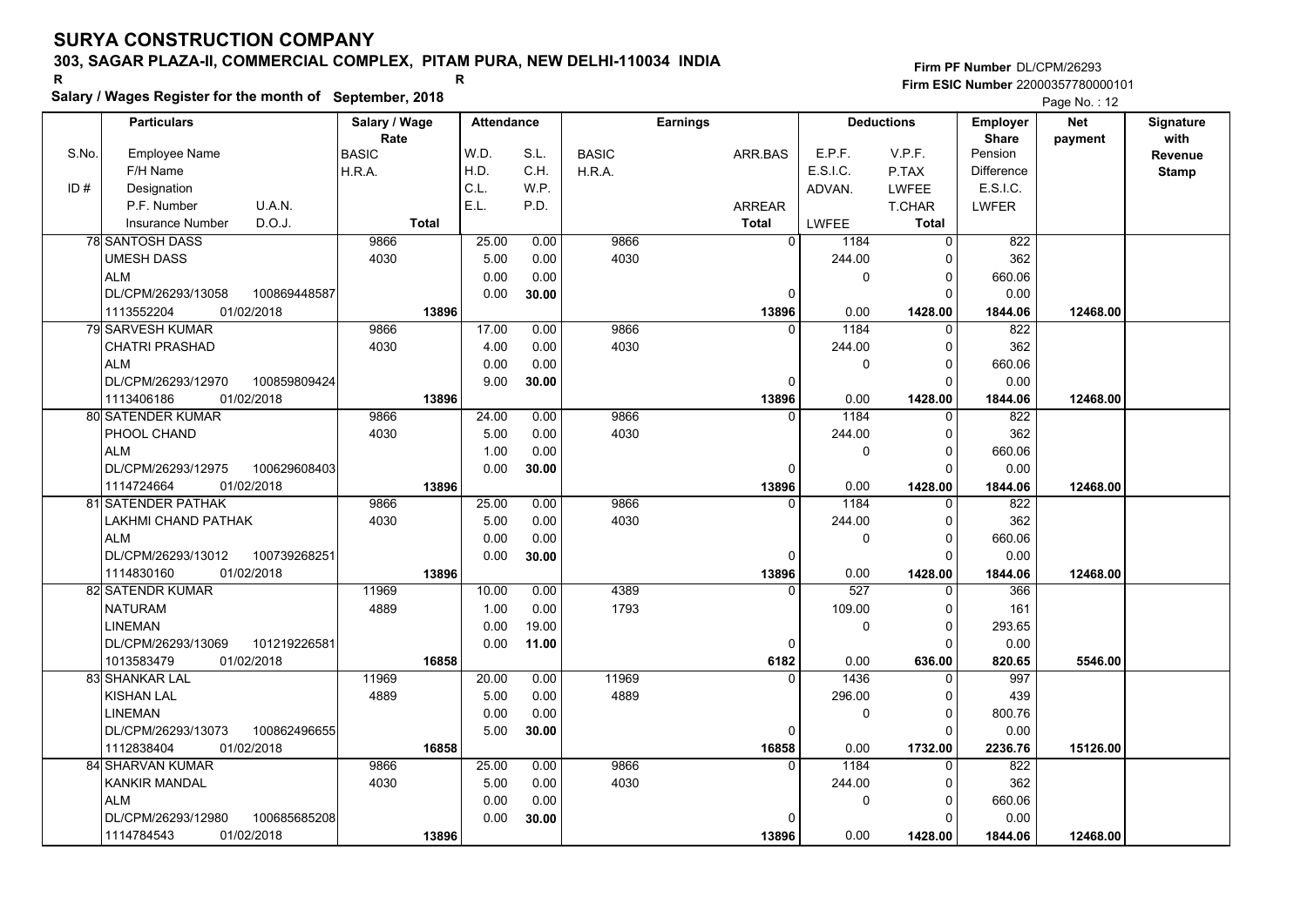# **Salary / Wages Register for the month of September, 2018 <sup>R</sup> <sup>R</sup>**

|       | Salary / wages Register for the month of September, 2018 |               |       |                   |              |                 |                  |                   |              | Page No.: 13 |              |  |  |
|-------|----------------------------------------------------------|---------------|-------|-------------------|--------------|-----------------|------------------|-------------------|--------------|--------------|--------------|--|--|
|       | <b>Particulars</b>                                       | Salary / Wage |       | <b>Attendance</b> |              | <b>Earnings</b> |                  | <b>Deductions</b> |              | <b>Net</b>   | Signature    |  |  |
|       |                                                          | Rate          |       |                   |              |                 |                  |                   | <b>Share</b> | payment      | with         |  |  |
| S.No. | <b>Employee Name</b>                                     | <b>BASIC</b>  | W.D.  | S.L.              | <b>BASIC</b> | ARR.BAS         | E.P.F.           | V.P.F.            | Pension      |              | Revenue      |  |  |
|       | F/H Name                                                 | H.R.A.        | H.D.  | C.H.              | H.R.A.       |                 | E.S.I.C.         | P.TAX             | Difference   |              | <b>Stamp</b> |  |  |
| ID#   | Designation                                              |               | C.L.  | W.P.              |              |                 | ADVAN.           | <b>LWFEE</b>      | E.S.I.C.     |              |              |  |  |
|       | U.A.N.<br>P.F. Number                                    |               | E.L.  | P.D.              |              | <b>ARREAR</b>   |                  | T.CHAR            | <b>LWFER</b> |              |              |  |  |
|       | D.O.J.<br>Insurance Number                               | <b>Total</b>  |       |                   |              | <b>Total</b>    | LWFEE            | <b>Total</b>      |              |              |              |  |  |
|       | <b>85 SHEETAL PRASAD</b>                                 | 9866          | 10.00 | 0.00              | 5920         |                 | $\Omega$<br>710  | $\mathbf{0}$      | 493          |              |              |  |  |
|       | <b>BENDU PRASAD</b>                                      | 4030          | 2.00  | 0.00              | 2418         |                 | 146.00           | $\Omega$          | 217          |              |              |  |  |
|       | <b>ALM</b>                                               |               | 6.00  | 12.00             |              |                 | 0                | $\mathbf 0$       | 396.06       |              |              |  |  |
|       | DL/CPM/26293/13061<br>100496596224                       |               | 0.00  | 18.00             |              | $\Omega$        |                  | $\Omega$          | 0.00         |              |              |  |  |
|       | 01/02/2018<br>2213623414                                 | 13896         |       |                   |              | 8338            | 0.00             | 856.00            | 1106.06      | 7482.00      |              |  |  |
|       | 86 SHIV BAHADUR                                          | 11969         | 25.00 | 0.00              | 11969        | $\Omega$        | 1436             | $\Omega$          | 997          |              |              |  |  |
|       | <b>MAHADEV</b>                                           | 4889          | 5.00  | 0.00              | 4889         |                 | 296.00           | 0                 | 439          |              |              |  |  |
|       | <b>LINEMAN</b>                                           |               | 0.00  | 0.00              |              |                 | 0                | $\mathbf 0$       | 800.76       |              |              |  |  |
|       | DL/CPM/26293/12997<br>100863427632                       |               | 0.00  | 30.00             |              | 0               |                  | $\Omega$          | 0.00         |              |              |  |  |
|       | 2213605630<br>01/02/2018                                 | 16858         |       |                   |              | 16858           | 0.00             | 1732.00           | 2236.76      | 15126.00     |              |  |  |
|       | 87 SHIV LAL                                              | 9866          | 25.00 | 0.00              | 9866         | $\Omega$        | 1184             | 0                 | 822          |              |              |  |  |
|       | <b>BHAGWAN DEEN</b>                                      | 4030          | 5.00  | 0.00              | 4030         |                 | 244.00           | $\mathbf 0$       | 362          |              |              |  |  |
|       | <b>ALM</b>                                               |               | 0.00  | 0.00              |              |                 | 0                | $\Omega$          | 660.06       |              |              |  |  |
|       | 100859195387<br>DL/CPM/26293/12922                       |               | 0.00  | 30.00             |              | $\Omega$        |                  | $\Omega$          | 0.00         |              |              |  |  |
|       | 2213605657<br>01/02/2018                                 | 13896         |       |                   |              | 13896           | 0.00             | 1428.00           | 1844.06      | 12468.00     |              |  |  |
|       | 88 SHIV NARAYAN                                          | 11969         | 25.00 | 0.00              | 11969        |                 | 1436<br>$\Omega$ | $\Omega$          | 997          |              |              |  |  |
|       | <b>SAHADEV</b>                                           | 4889          | 5.00  | 0.00              | 4889         |                 | 296.00           | $\Omega$          | 439          |              |              |  |  |
|       | <b>LINEMAN</b>                                           |               | 0.00  | 0.00              |              |                 | 0                | $\mathbf 0$       | 800.76       |              |              |  |  |
|       | DL/CPM/26293/13049<br>100867218718                       |               | 0.00  | 30.00             |              | $\Omega$        |                  | $\Omega$          | 0.00         |              |              |  |  |
|       | 1113552266<br>01/02/2018                                 | 16858         |       |                   |              | 16858           | 0.00             | 1732.00           | 2236.76      | 15126.00     |              |  |  |
|       | 89 SHIV NARAYAN MANJHI                                   | 9866          | 25.00 | 0.00              | 9866         | $\Omega$        | 1184             | $\mathbf{0}$      | 822          |              |              |  |  |
|       | <b>BHOLA MANJHI</b>                                      | 4030          | 5.00  | 0.00              | 4030         |                 | 244.00           | $\mathbf 0$       | 362          |              |              |  |  |
|       | <b>ALM</b>                                               |               | 0.00  | 0.00              |              |                 | 0                | $\Omega$          | 660.06       |              |              |  |  |
|       | DL/CPM/26293/13077<br>100977783624                       |               | 0.00  | 30.00             |              | 0               |                  | $\Omega$          | 0.00         |              |              |  |  |
|       | 01/02/2018<br>1114937111                                 | 13896         |       |                   |              | 13896           | 0.00             | 1428.00           | 1844.06      | 12468.00     |              |  |  |
|       | 90 SHIV NARESH                                           | 9866          | 23.00 | 0.00              | 9866         |                 | 1184<br>0        | $\mathbf 0$       | 822          |              |              |  |  |
|       | <b>RAM ASREY</b>                                         | 4030          | 5.00  | 0.00              | 4030         |                 | 244.00           | $\Omega$          | 362          |              |              |  |  |
|       | <b>ALM</b>                                               |               | 2.00  | 0.00              |              |                 | 0                | $\mathbf 0$       | 660.06       |              |              |  |  |
|       | DL/CPM/26293/13065<br>100497811450                       |               | 0.00  | 30.00             |              | $\Omega$        |                  | $\Omega$          | 0.00         |              |              |  |  |
|       | 1111752944<br>01/02/2018                                 | 13896         |       |                   |              | 13896           | 0.00             | 1428.00           | 1844.06      | 12468.00     |              |  |  |
|       | 91 SHIV PRASHAD                                          | 9866          | 24.00 | 0.00              | 9866         |                 | 1184<br>$\Omega$ | $\Omega$          | 822          |              |              |  |  |
|       | <b>SAHDEV</b>                                            | 4030          | 5.00  | 0.00              | 4030         |                 | 244.00           | $\Omega$          | 362          |              |              |  |  |
|       | <b>ALM</b>                                               |               | 1.00  | 0.00              |              |                 | 0                | $\mathbf 0$       | 660.06       |              |              |  |  |
|       | 100351636206<br>DL/CPM/26293/12974                       |               | 0.00  | 30.00             |              |                 |                  | $\Omega$          | 0.00         |              |              |  |  |
|       | 1111731990<br>01/02/2018                                 | 13896         |       |                   |              | 13896           | 0.00             | 1428.00           | 1844.06      | 12468.00     |              |  |  |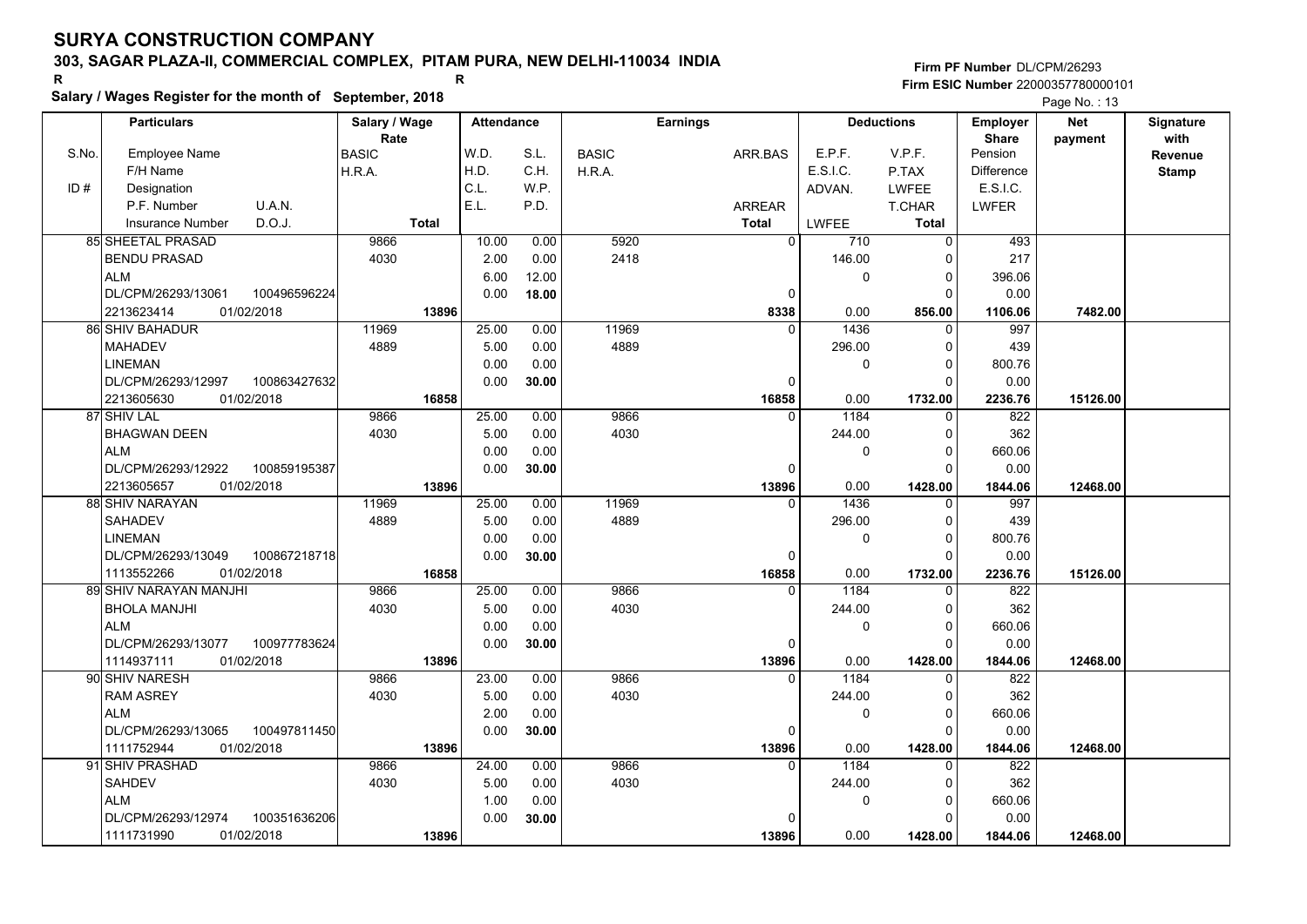**Firm PF Number**DL/CPM/26293**Firm ESIC Number** 22000357780000101

**Salary / Wages Register for the month of September, 2018 <sup>R</sup> <sup>R</sup>** Page No. : 14 ┯ **Deductions Employer Sharepayment**

|       | <b>Particulars</b>                                   | Salary / Wage        | <b>Attendance</b> |       | <b>Earnings</b> |              | <b>Deductions</b> |              | <b>Employer</b>         | <b>Net</b> | Signature    |
|-------|------------------------------------------------------|----------------------|-------------------|-------|-----------------|--------------|-------------------|--------------|-------------------------|------------|--------------|
| S.No. | Employee Name                                        | Rate<br><b>BASIC</b> | W.D.              | S.L.  | <b>BASIC</b>    | ARR.BAS      | E.P.F.            | V.P.F.       | <b>Share</b><br>Pension | payment    | with         |
|       | F/H Name                                             | H.R.A.               | H.D.              | C.H.  | H.R.A.          |              | <b>E.S.I.C.</b>   | P.TAX        | <b>Difference</b>       |            | Revenue      |
| ID#   | Designation                                          |                      | C.L.              | W.P.  |                 |              | ADVAN.            | LWFEE        | E.S.I.C.                |            | <b>Stamp</b> |
|       | U.A.N.<br>P.F. Number                                |                      | E.L.              | P.D.  |                 | ARREAR       |                   | T.CHAR       | LWFER                   |            |              |
|       | D.O.J.<br><b>Insurance Number</b>                    | <b>Total</b>         |                   |       |                 | <b>Total</b> | <b>LWFEE</b>      | <b>Total</b> |                         |            |              |
|       | 92 SHIV PYARE                                        | 11969                | 25.00             | 0.00  | 11969           | 0            |                   | $\Omega$     | 997                     |            |              |
|       | <b>DOOLLU</b>                                        | 4889                 | 5.00              | 0.00  | 4889            |              | 1436<br>296.00    | 0            | 439                     |            |              |
|       |                                                      |                      | 0.00              | 0.00  |                 |              | 0                 | $\mathbf 0$  |                         |            |              |
|       | <b>LINEMAN</b><br>DL/CPM/26293/13001<br>100496831946 |                      | 0.00              |       |                 | $\Omega$     |                   | O            | 800.76<br>0.00          |            |              |
|       | 1112917160<br>01/02/2018                             | 16858                |                   | 30.00 |                 | 16858        | 0.00              | 1732.00      | 2236.76                 | 15126.00   |              |
|       | 93 SHRI LAL                                          | 11969                | 24.00             | 0.00  | 11969           | $\Omega$     | 1436              | $\Omega$     | 997                     |            |              |
|       | <b>BHAGWAN DEEN</b>                                  | 4889                 | 5.00              | 0.00  | 4889            |              | 296.00            | $\Omega$     | 439                     |            |              |
|       | <b>LINEMAN</b>                                       |                      | 1.00              | 0.00  |                 |              | 0                 | $\Omega$     | 800.76                  |            |              |
|       | DL/CPM/26293/12923<br>101219226575                   |                      | 0.00              | 30.00 |                 | $\Omega$     |                   | $\Omega$     | 0.00                    |            |              |
|       | 01/02/2018<br>1111843544                             | 16858                |                   |       |                 | 16858        | 0.00              | 1732.00      | 2236.76                 | 15126.00   |              |
|       | 94 SHRI RAM                                          | 9866                 | 25.00             | 0.00  | 9866            | $\Omega$     | 1184              | $\Omega$     | 822                     |            |              |
|       | POORAN PRASAD                                        | 4030                 | 5.00              | 0.00  | 4030            |              | 244.00            | $\Omega$     | 362                     |            |              |
|       | <b>ALM</b>                                           |                      | 0.00              | 0.00  |                 |              | 0                 | $\Omega$     | 660.06                  |            |              |
|       | DL/CPM/26293/13071<br>100353865282                   |                      | 0.00              | 30.00 |                 | $\mathbf 0$  |                   | $\Omega$     | 0.00                    |            |              |
|       | 1113406189<br>01/02/2018                             | 13896                |                   |       |                 | 13896        | 0.00              | 1428.00      | 1844.06                 | 12468.00   |              |
|       | 95 SHYAM BABU                                        | 9866                 | 25.00             | 0.00  | 9866            | $\Omega$     | 1184              | $\Omega$     | 822                     |            |              |
|       | SURESH SINGH                                         | 4030                 | 5.00              | 0.00  | 4030            |              | 244.00            | $\Omega$     | 362                     |            |              |
|       | <b>ALM</b>                                           |                      | 0.00              | 0.00  |                 |              | $\Omega$          | $\Omega$     | 660.06                  |            |              |
|       | DL/CPM/26293/12643<br>100964075537                   |                      | 0.00              | 30.00 |                 | $\Omega$     |                   | $\Omega$     | 0.00                    |            |              |
|       | 2205486451<br>01/11/2016                             | 13896                |                   |       |                 | 13896        | 0.00              | 1428.00      | 1844.06                 | 12468.00   |              |
|       | 96 SUMIT KUMAR                                       | 9866                 | 25.00             | 0.00  | 9866            | $\Omega$     | 1184              | $\Omega$     | 822                     |            |              |
|       | <b>ASHOK TYAGI</b>                                   | 4030                 | 5.00              | 0.00  | 4030            |              | 244.00            | $\Omega$     | 362                     |            |              |
|       | <b>ALM</b>                                           |                      | 0.00              | 0.00  |                 |              | 0                 | $\mathbf 0$  | 660.06                  |            |              |
|       | DL/CPM/26293/13045<br>100858580465                   |                      | 0.00              | 30.00 |                 | $\Omega$     |                   | $\Omega$     | 0.00                    |            |              |
|       | 01/02/2018<br>2213722323                             | 13896                |                   |       |                 | 13896        | 0.00              | 1428.00      | 1844.06                 | 12468.00   |              |
|       | 97 SURENDRA KUMAR                                    | 9866                 | 23.00             | 0.00  | 9866            |              | 1184              |              | 822                     |            |              |
|       | SHAMBHOO PRASAD                                      | 4030                 | 5.00              | 0.00  | 4030            |              | 244.00            | $\Omega$     | 362                     |            |              |
|       | <b>ALM</b>                                           |                      | 2.00              | 0.00  |                 |              | 0                 | $\Omega$     | 660.06                  |            |              |
|       | DL/CPM/26293/13059<br>100867291673                   |                      | 0.00              | 30.00 |                 | 0            |                   | $\Omega$     | 0.00                    |            |              |
|       | 1013581885<br>01/02/2018                             | 13896                |                   |       |                 | 13896        | 0.00              | 1428.00      | 1844.06                 | 12468.00   |              |
|       | 98 SURYA BALI                                        | 11969                | 23.00             | 0.00  | 11969           | $\Omega$     | 1436              | $\Omega$     | 997                     |            |              |
|       | <b>SH. NARESH</b>                                    | 4889                 | 5.00              | 0.00  | 4889            |              | 296.00            | $\Omega$     | 439                     |            |              |
|       | <b>LINEMAN</b>                                       |                      | 2.00              | 0.00  |                 |              | 0                 | $\Omega$     | 800.76                  |            |              |
|       | DL/CPM/26293/12946<br>100497558669                   |                      | 0.00              | 30.00 |                 | $\Omega$     |                   | $\Omega$     | 0.00                    |            |              |
|       | 01/02/2018<br>1113031006                             | 16858                |                   |       |                 | 16858        | 0.00              | 1732.00      | 2236.76                 | 15126.00   |              |